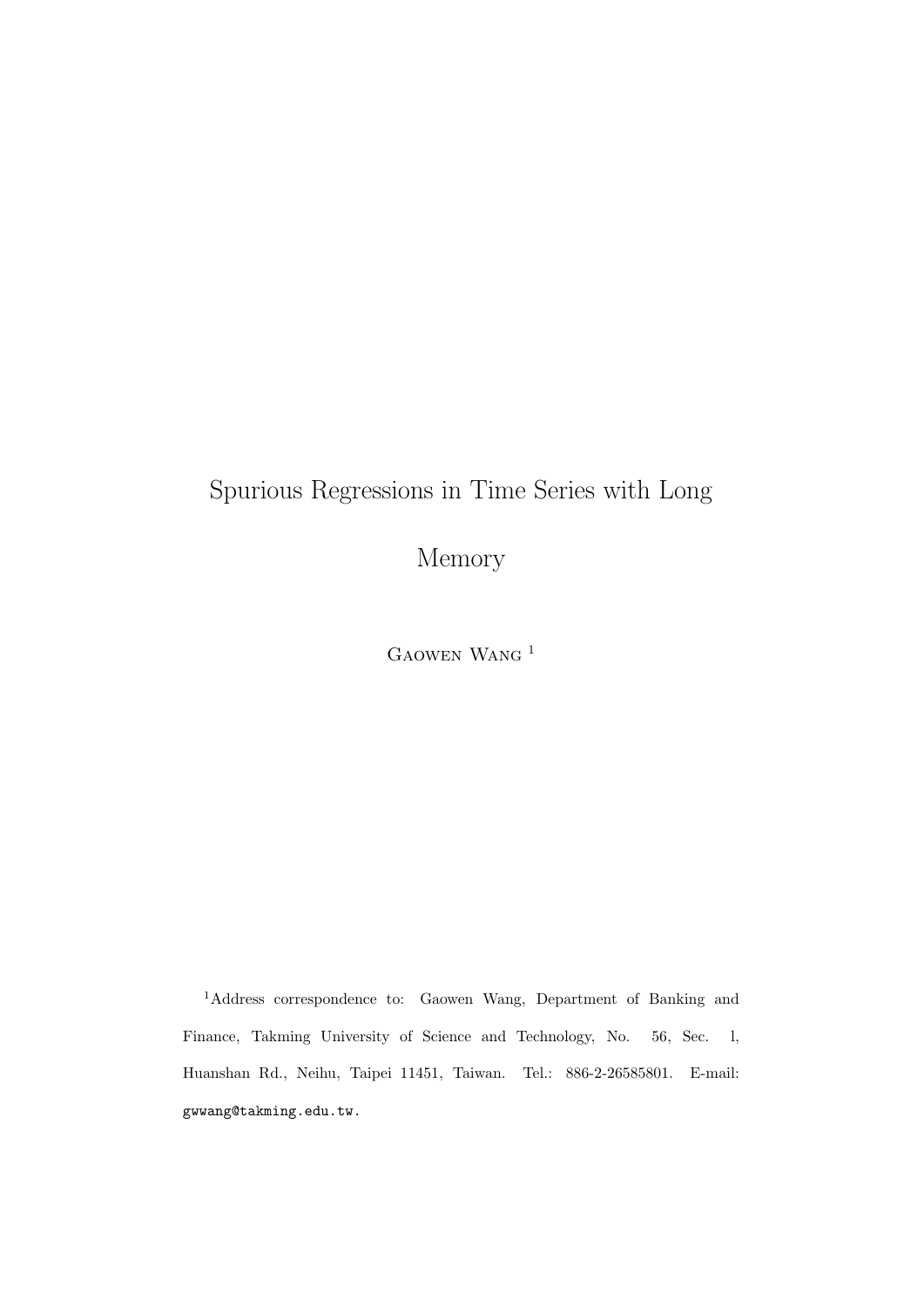#### Abstract

This paper studies the asymptotic distributions of partial sums of fractionally integrated processes which are long memory. The required moment conditions on the innovations of the processes are weak. We also discuss the asymptotic properties of least squares estimators and related test statistics in some spurious regression models that are generated by stationary or nonstationary fractionally integrated processes. We show that even when the fractionally integrated processes are long-range dependent, the asymptotic distributions of the least squares statistics, after appropriately rescaling and normalizing, are functionals of standard Brownian motions rather than of fractional Brownian motions.

JEL Classification numbers: C12, C13, C22.

Keyword: Linear process; Long memory; Martingale differences; Mixing sequence; Spurious regression; Self-normalized sums.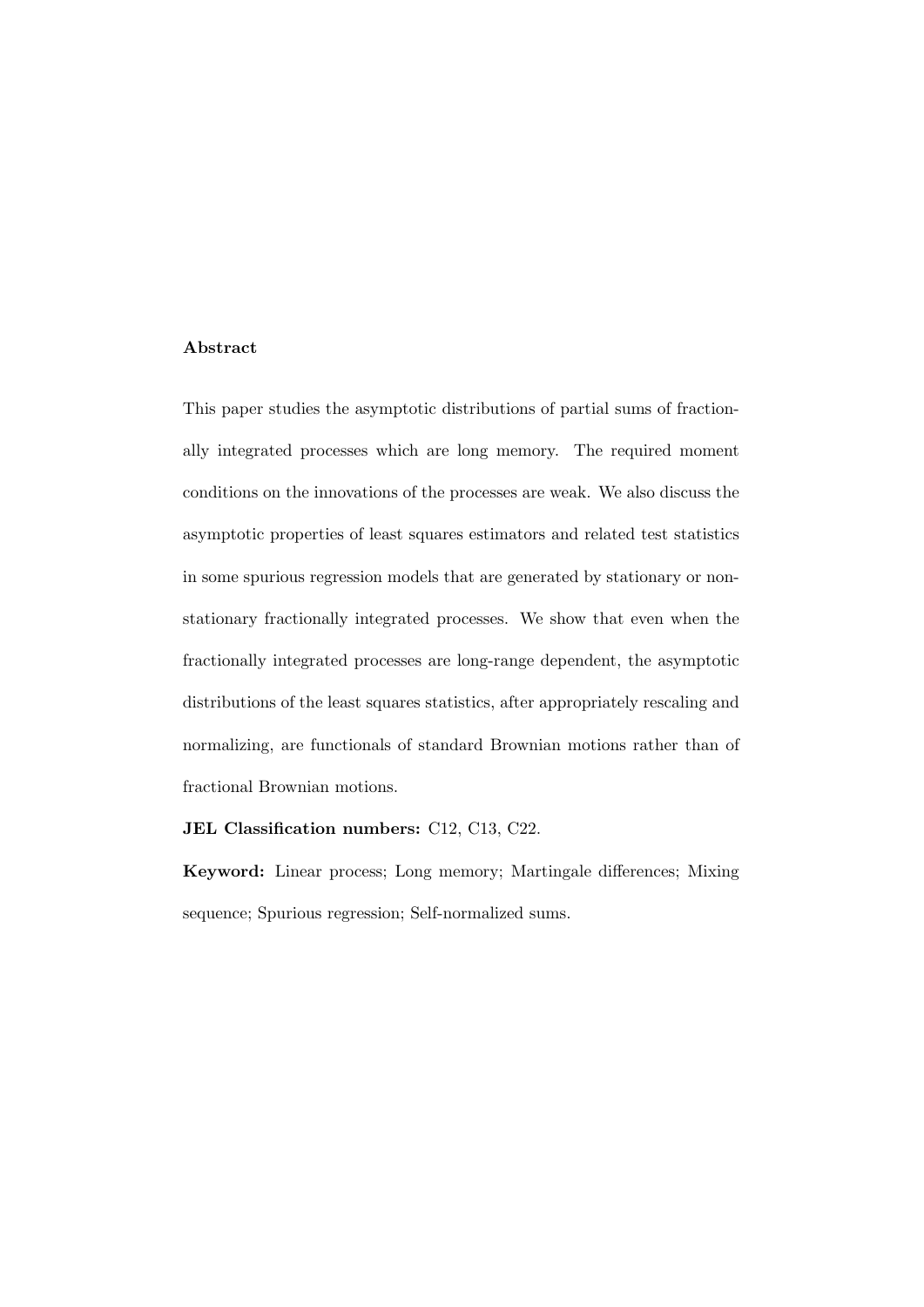## 1 Introduction

Suppose that  $y_t$  and  $x_t$  are generated by the independent random walks

$$
y_t = y_{t-1} + v_t, \qquad x_t = x_{t-1} + w_t, \qquad t = 1, 2, \dots
$$
 (1)

Consider the ordinary least squares (OLS) regression

$$
y_t = \hat{\alpha} + \hat{\beta}x_t + \hat{u}_t, \quad t = 1, \dots, n. \tag{2}
$$

Assuming that  $v_t$  and  $w_t$  are independent and identically distributed (iid) random variables, [Granger and Newbold](#page-30-0) [\(1974\)](#page-30-0) showed by simulations that the OLS estimates  $\hat{\alpha}$  and  $\hat{\beta}$  are frequently found to be significant, that the coefficient of determination  $R^2$  from the regression is often high and that the Durbin-Watson  $(DW)$  statistic is close to zero. This is one of the situations in which we have a nonsense or spurious regression. [Phillips](#page-31-0) [\(1986\)](#page-31-0) extended (1) to the case that both  $v_t$  and  $w_t$  are strong mixing random processes, and provided a very elegant asymptotic theory that gives a better understanding of the simulation results. Phillips' results were further extended by [Marmol](#page-30-1) [\(1995,](#page-30-1) [1996\)](#page-31-1) to integrated processes of higher integer orders. Up to now, it has been known that the phenomenon of spurious regression also occurs in a wider class of stochastic processes, such as random walk processes with drifts [\(Molinas,](#page-31-2) [1986;](#page-31-2) [Entorf,](#page-29-0) [1997\)](#page-29-0), some particular types of stationary processes [\(Tsay and Chung,](#page-32-0) [2000;](#page-32-0) [Granger et al.,](#page-29-1) [2001;](#page-29-1) [Kim et al.,](#page-30-2) [2004\)](#page-30-2) and nonstationary fractionally integrated processes [\(Cappuccio and Lubian,](#page-28-0) [1997;](#page-28-0) [Marmol,](#page-31-3) [1998;](#page-31-3) [Marmol and Reboredo,](#page-31-4) [1999;](#page-31-4) [Tsay and Chung,](#page-32-0) [2000\)](#page-32-0).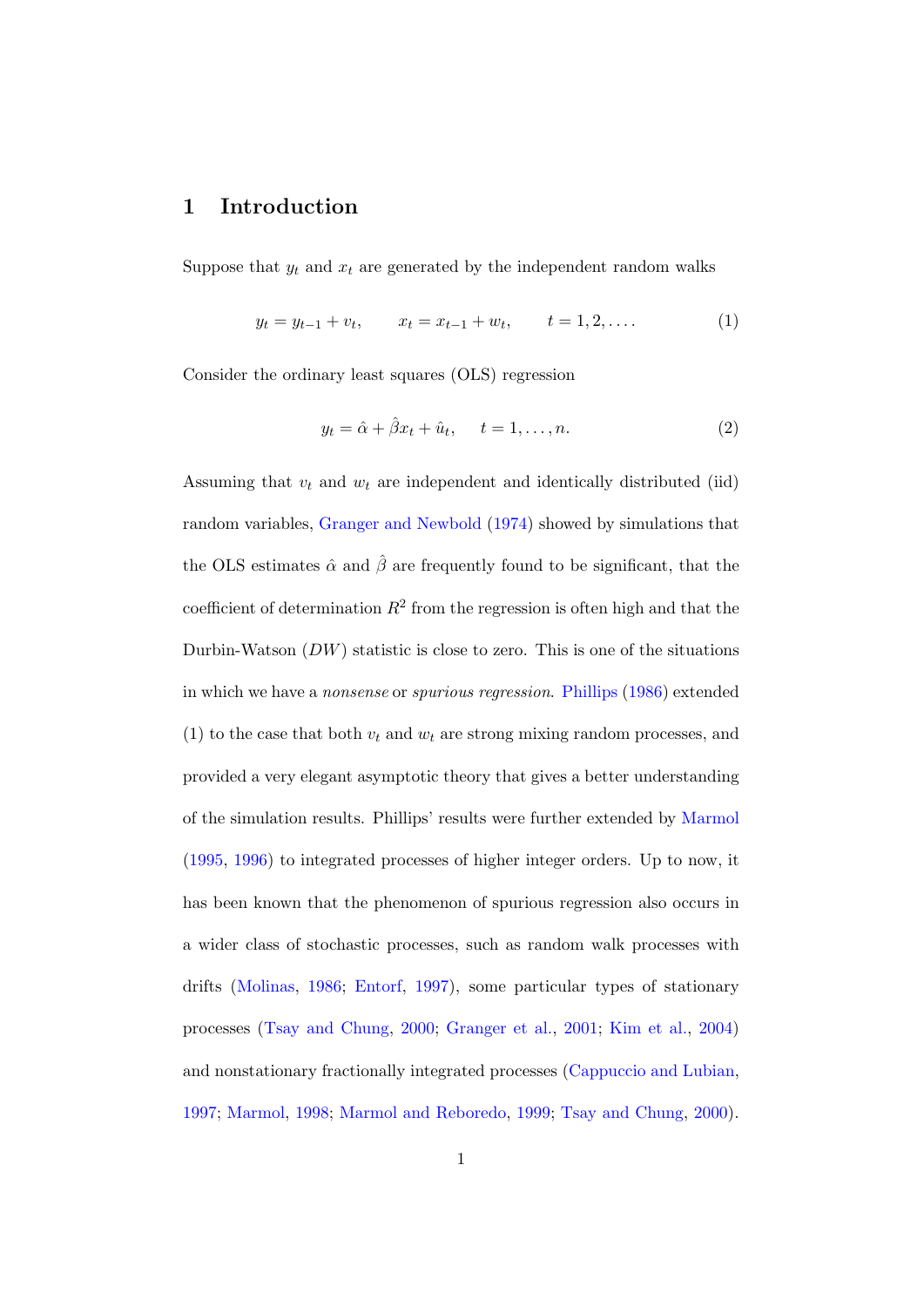The fractionally integrated processes were introduced by [Granger and](#page-29-2) [Joyeux](#page-29-2) [\(1980\)](#page-29-2) and [Hosking](#page-30-3) [\(1981\)](#page-30-3). Since then, they have become increasingly popular in recent years due to their considerable empirical success in macroeconomics and finance (see, for examples, [Robinson,](#page-32-1) [1994;](#page-32-1) [Baillie,](#page-28-1) [1996;](#page-28-1) [Henry and Zaffaroni,](#page-30-4) [2003\)](#page-30-4). For some recent contributions, we refer to excellent books of [Doukhan et al.](#page-29-3) [\(2003\)](#page-29-3) and [Robinson](#page-32-2) [\(2003\)](#page-32-2). The main aim of the present paper is to deal with the problem of spurious regression under situations where the underlying processes are driven by nonstationary or stationary fractionally integrated processes. The problem has been extensively studied in [Cappuccio and Lubian](#page-28-0) [\(1997\)](#page-28-0) and [Tsay and Chung](#page-32-0) [\(2000\)](#page-32-0). Instead of using the functional central limit theorem for mixing processes used by [Phillips](#page-31-0) [\(1986\)](#page-31-0), [Cappuccio and Lubian](#page-28-0) [\(1997\)](#page-28-0) and [Tsay and Chung](#page-32-0) [\(2000\)](#page-32-0) applied the invariance principle established by [Davydov](#page-28-2) [\(1970,](#page-28-2) Theorem 2) to derive the asymptotic distributions of various OLS statistics in the spurious regression models involving fractionally integrated processes. In contrast with the three papers just cited, in this paper we use the invariance principle of  $\check{\mathrm{Csorg}}$ <sup>o</sup> et al.  $(2003)$ , i.e., a self-normalized version of weak invariance principle, to re-examine spurious regressions between fractionally integrated processes. The reason we do so is that self-normalization can eliminate or weaken moment assumptions such that the limit theorems for the self-normalized sums and associated test statistics hold under weaker conditions than those required in the classical limit theorems.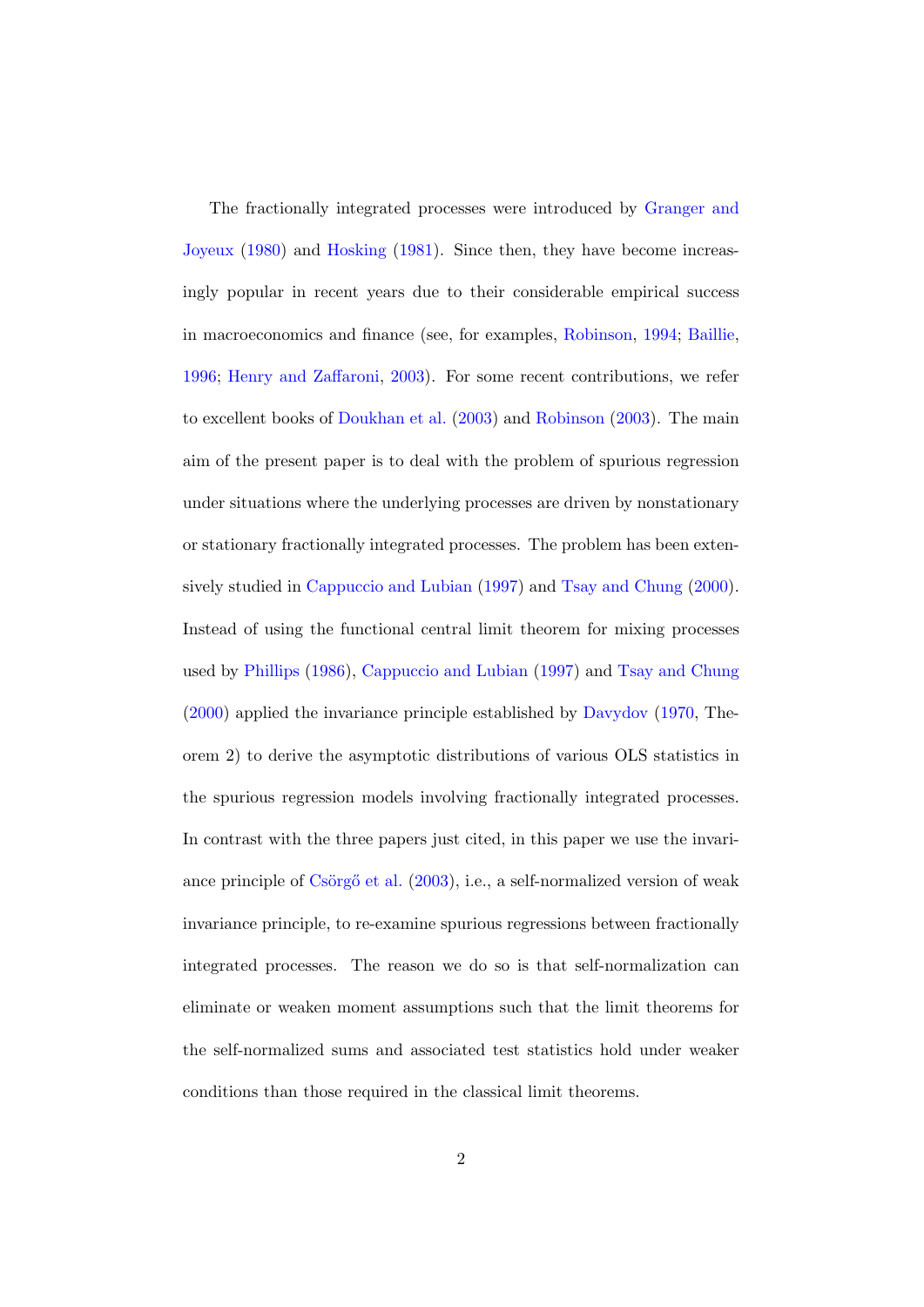In the present paper we are interested in the asymptotic behavior of the regression coefficients and related test statistics from the spurious regression models. The underlying stochastic processes we consider are fractionally integrated processes which are assumed to be long memory (or, say, long-range dependent). In the long memory literature, finite fourth moment conditions on the innovations in the underlying processes are generally required. Such conditions, however, are really restrictive to model either financial or some macroeconomic variables. Instead of using this rather strict assumption, we assume that the innovations can be either iid, martingale-difference or mixing sequence and that their second moments are finite. This extends and generalizes previous work by [Cappuccio and Lubian](#page-28-0) [\(1997\)](#page-28-0) and [Tsay](#page-32-0) [and Chung](#page-32-0) [\(2000\)](#page-32-0). We show that the asymptotic distributions of the coefficient estimators and associated test statistics have more interesting structure which appear rather atypical in the sense that they may no longer be functionals of fractional Brownian motions. Instead, the asymptotic distributions we obtain are functionals of standard Brownian motions. From the theoretical point of view, this result in itself is rather interesting and very important.

The paper is organized as follows. Section II presents asymptotic results of self-normalized partial sums of long memory fractionally integrated processes. Applications to the spurious regression problems are made in Section III. In the same section, we make comparisons with related work. The proofs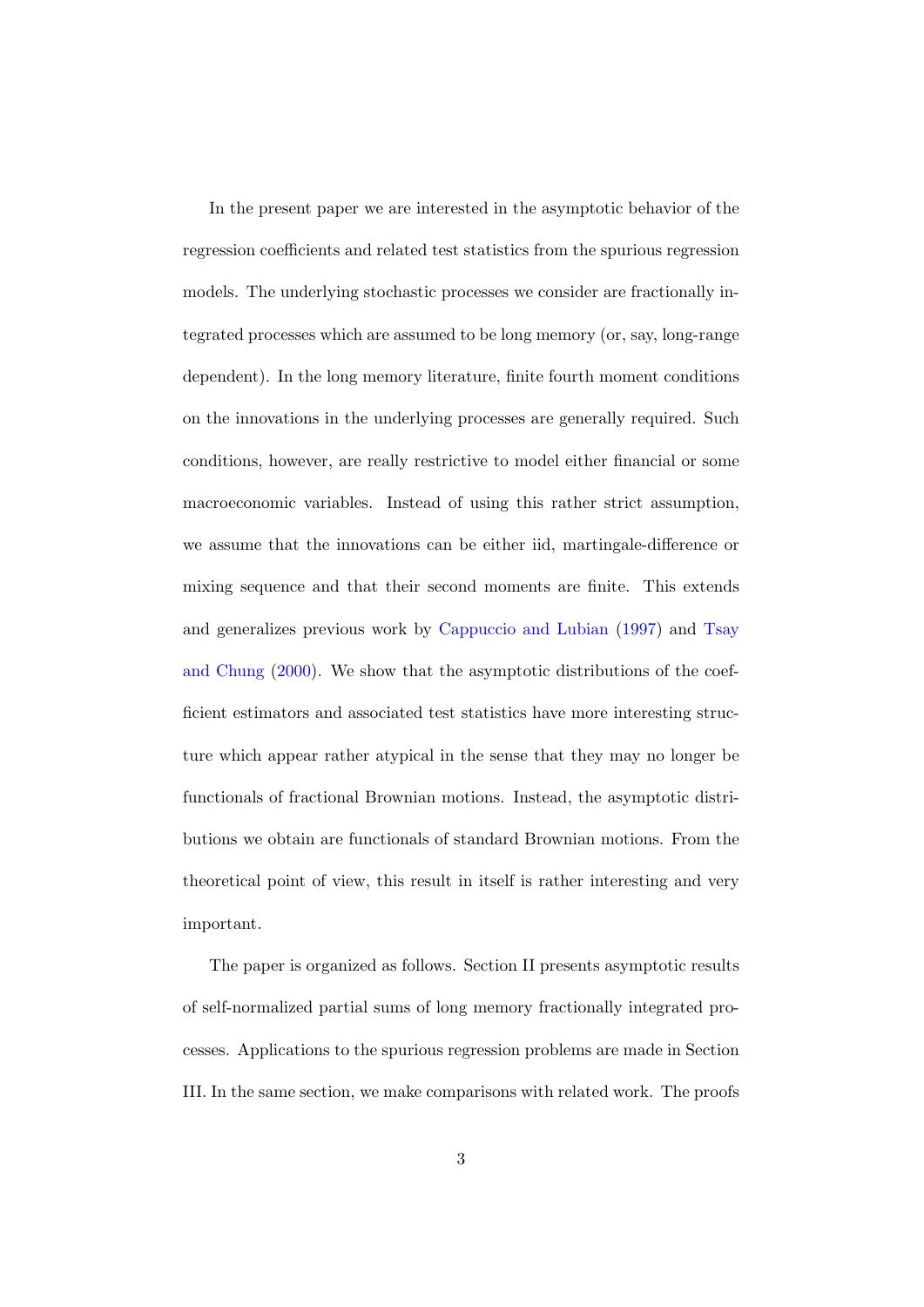are given in Section IV, and Section V concludes the paper.

Throughout the paper, we use the following notations.  $\rightarrow_{a.s.}, \rightarrow_p$ , and ⇒ denote convergence almost surely, convergence in probability, and weak convergence of probability measures on  $D[0, 1]$  under the Skorokhod topology, respectively.  $O_p(1)$   $(o_p(1))$  stands for a sequence of random variables that is bounded (converges to zero) in probability. For two sequences of real numbers  $\{r_n\}$  and  $\{s_n\}$ , we write  $r_n \sim s_n$  if  $\lim_{n\to\infty} r_n/s_n = 1$ , and  $r_n = O(s_n)(o(s_n))$  if the ratio  $|r_n/s_n|$  is bounded (converges to zero) for large *n*. The indicator of a set *A* is denoted by  $\mathbb{1}_{(A)}$ . Symbol =: means equality by definition, and  $[x]$  denotes the largest integer less than or equal to x.

## 2 Long memory fractionally integrated processes

Let  ${X_t}_{t \in \mathbb{Z}}$  be a sequence of iid random variables with zero mean. Let  $S_{X,n} = \sum_{t=1}^n X_t$  and  $V_{X,n}^2 = \sum_{t=1}^n X_t^2$ ,  $n \in \mathbb{N}$ , then the quotient  $S_{X,n}/V_{X,n}$ is the so-called self-normalized sum. Recently,  $\check{C}$ sörgő et al. [\(2003,](#page-28-3) Theorem 1) proved that

$$
\frac{S_{X,[nr]}}{V_{X,n}} \Rightarrow W(r), \quad 0 \le r \le 1,
$$
\n(3)

if and only if

$$
\lim_{x \to \infty} \frac{x^2 \mathbb{P}(|X_t| > x)}{\mathbb{E}(X_t^2 \mathbb{1}_{(|X_t| \le x)})} = 0
$$
\n(4)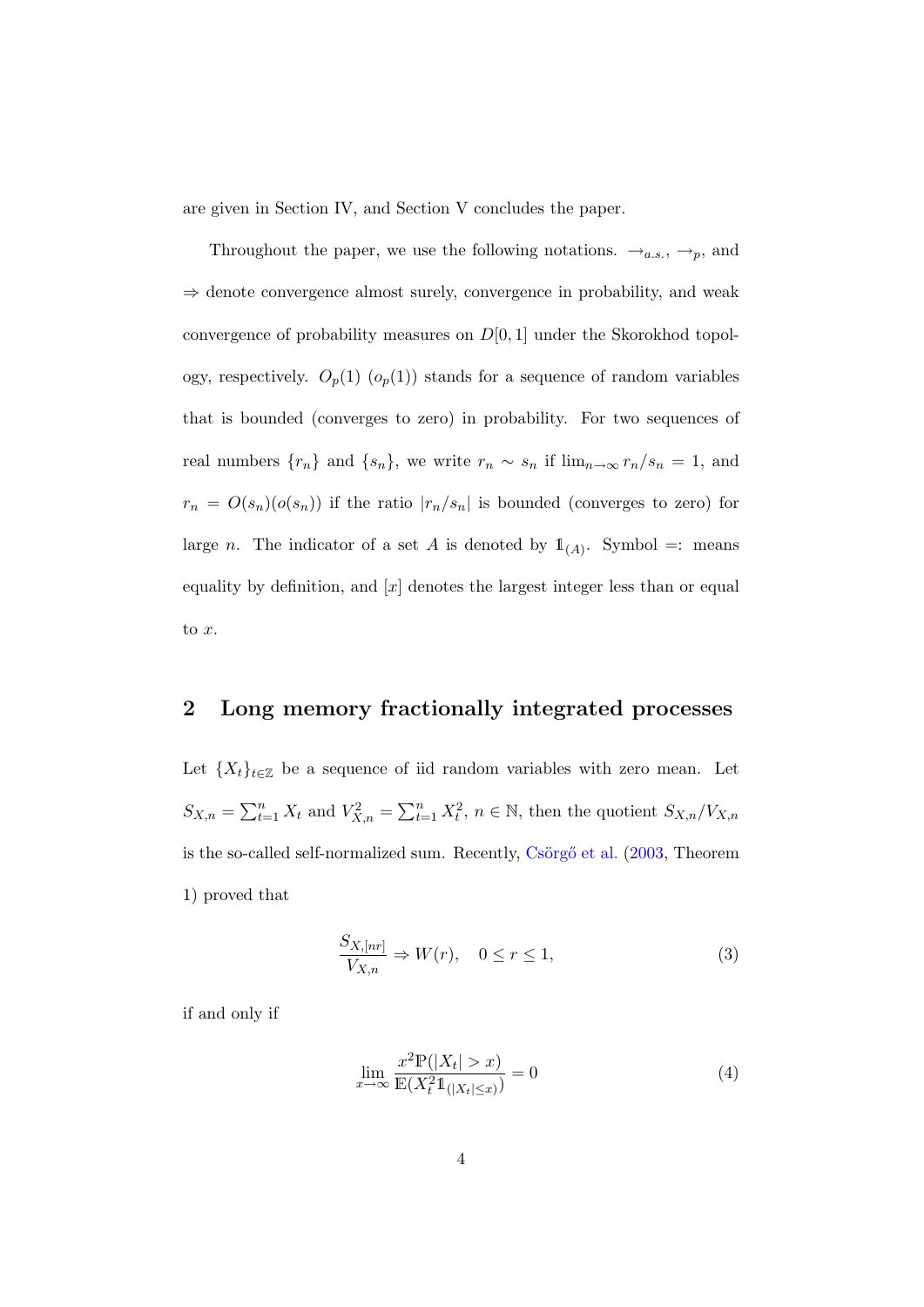or, equivalently, if and only if  $\mathbb{E}(X_t^2 1_{\{|X_t|\leq x\}})$  is slowly varying at infinity, where  $W(r)$  is a standard Brownian motion. The condition in (4) is equivalent to saying that the distribution of  $X_t$  lies in the domain of attraction of the normal law. This is the case whenever  $X_t$  have finite variance. For further definitions and details, see [Gnedenko and Kolmogorov](#page-29-4) [\(1968,](#page-29-4) p.172), [Feller](#page-29-5) [\(1971,](#page-29-5) p.578) and Araujo and Gine [\(1980,](#page-28-4) Theorem 6.17).

Moreover, the asymptotic result (3) also holds in the following two important cases. First, let  $\{S_{X,t}, \mathscr{F}_t\}$  be a square-integrable martingale whose differences  $X_t$  form a stationary ergodic sequence with zero mean and finite variance  $\sigma_X^2$ , where  $\mathscr{F}_t$  is an increasing sequence of  $\sigma$ -field generated by  $\{X_s : s \leq t\}$ . Then,  $S_{X, [nr]}/V_{X,n} \Rightarrow W(r)$ ,  $0 \leq r \leq 1$  (see, [Hall and](#page-30-5) [Heyde,](#page-30-5) [1980,](#page-30-5) Theorem 4.1, p.99). Otherwise, let  $\{X_t\}_{t\in\mathbb{Z}}$  be a strictly mixing sequence of random variables with zero mean and finite variance  $\sigma_X^2$ . Suppose

$$
0<\lim_{n\to\infty}\frac{\sigma_X^2n}{\mathbb{E}(S_{X,n}^2)}=\kappa^2<\infty.
$$

Then, under appropriate regularity conditions, it is well known from [Davy](#page-28-5)[dov](#page-28-5) [\(1968\)](#page-28-5) and [Peligrad](#page-31-5) [\(1982,](#page-31-5) Section 2) that

$$
\frac{S_{X,[nr]}}{\sqrt{\mathbb{E}(S_{X,n}^2)}} \Rightarrow W(r), \quad 0 \le r \le 1.
$$

It is also easy to show that  $V_{X,n}^2/(\sigma_X^2 n) \to_p 1$ . Putting these facts together yields

$$
\frac{S_{X,[nr]}/\sqrt{\mathbb{E}(S_{X,n}^2)}}{V_{X,n}/(\sigma_X\sqrt{n})} = \kappa \frac{S_{X,[nr]}}{V_{X,n}} \Rightarrow W(r), \quad 0 \le r \le 1.
$$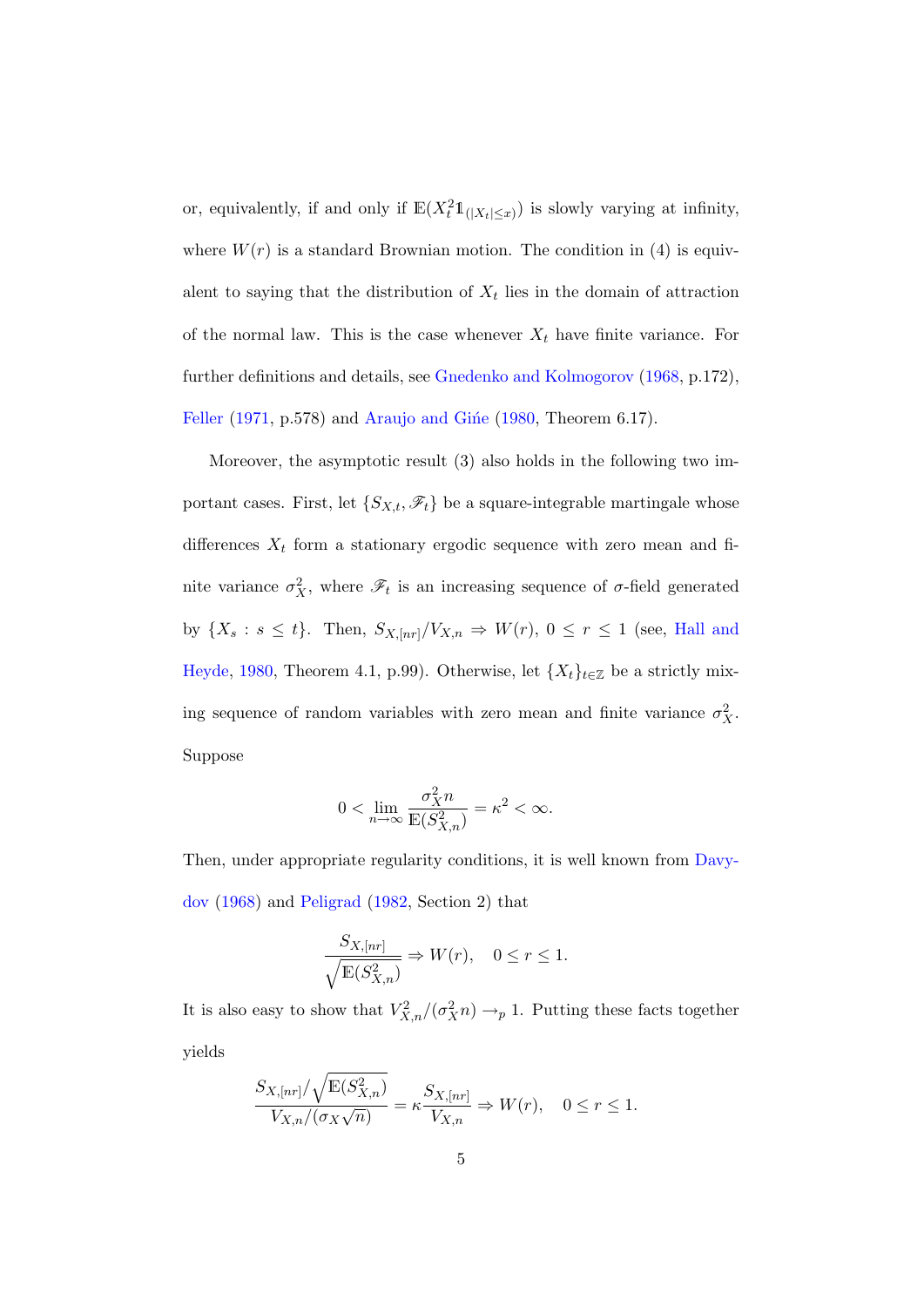In what follows, for simplicity, we assume  $\sigma_X^2 < \infty$  and then focus our attention on the long memory properties of fractionally integrated processes.

Let  ${Y_t}$  be a fractionally integrated process of order d given by (1 –  $L)^d Y_t = X_t, d \in (-0.5, 0.5)$ , where L is the backshift operator. Then  $\{Y_t\}$ is stationary and invertible, and has the representation

$$
Y_t = (1 - L)^{-d} X_t = \sum_{j=0}^{\infty} \theta_j X_{t-j}, \tag{5}
$$

$$
\theta_j = \frac{\Gamma(j+d)}{\Gamma(j+1)\Gamma(d)} \sim \frac{j^{-(1-d)}}{\Gamma(d)} \quad \text{as } j \to \infty,
$$
\n(6)

where  $\Gamma(\cdot)$  denotes the gamma function. If  $0 < d < 0.5$ , the coefficients  $\theta_j$ are positive and square summable but not summable (i.e.,  $\sum_{j=0}^{\infty} \theta_j^2 < \infty$ but  $\sum_{j=0}^{\infty} \theta_j = \infty$ ) and then we say that the  $\{Y_t\}$  process is long memory or long-range dependent. Whereas, if  $-0.5 < d \leq 0$ ,  $\sum_{j=0}^{\infty} |\theta_j| < \infty$  and then we say that the  ${Y_t}$  process is short memory or short-range dependent. See, [Hosking](#page-30-3) [\(1981,](#page-30-3) p.169) and [Hall](#page-30-6) [\(1992,](#page-30-6) p.118).

Throughout the paper, we focus on the long memory case (i.e.,  $0 < d <$ 0.5), and assume that

$$
\mathbb{E}(X_t^2) + \sum_{j=0}^{\infty} \theta_j^2 < \infty. \tag{7}
$$

This condition guarantees that the  ${Y<sub>t</sub>}$  process defined in (5)–(6) is welldefined (see, [Doukhan,](#page-29-6) [2003,](#page-29-6) p.47).

Let  $S_{Y,n} = \sum_{t=1}^{n} Y_t$  and  $V_{Y,n}^2 = \sum_{t=1}^{n} Y_t^2$ . Define  $\Theta_{s,j} = \sum_{k=1}^{j} \theta_{(s+1)n+1-k}$ for  $1 \leq j \leq n$  and  $s \geq 0$ , and  $\Upsilon_d^2 = \sum_{s=0}^{\infty} [(s+1)^d - s^d]^2$ . Note that  $\Theta_{s,n} \uparrow \infty$ as  $n \to \infty$  for every  $s \geq 0$  and that  $\Upsilon_d^2 < \infty$  (see Lemma 1 below). We are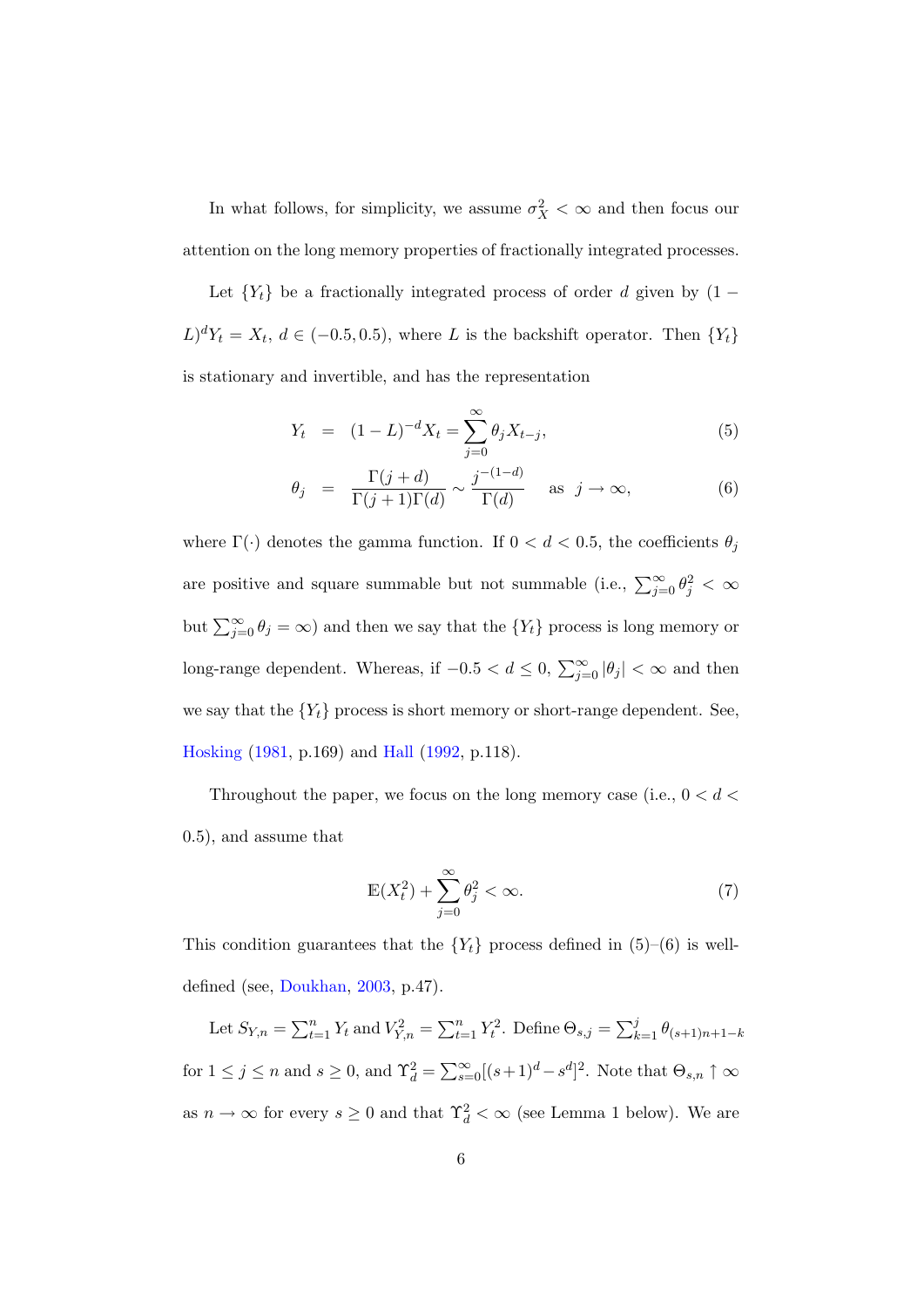now ready to state the first result, which is useful in deriving the asymptotic properties of some spurious regression models, discussed in the next section.

**Theorem 1.** Let  ${Y_t}$  satisfy (5) and (6) with  $d \in (0, 0.5)$ , and let  ${X_t}$  be a sequence of iid random variables with zero mean. Suppose that the condition in (7) holds. Then, as  $n \to \infty$ , (a)

$$
\frac{S_{Y, [nr]}}{k_{d,n}V_{X,n}} \Rightarrow W(r), \quad 0 \leq r \leq 1,
$$

where  $k_{d,n} = \Theta_{0,n} \Upsilon_d$ ; (b)

$$
\frac{V_{Y,n}^2}{V_{X,n}^2} \to_{a.s.} \sum_{j=0}^{\infty} \theta_j^2;
$$

 $(c)$ 

$$
\frac{(\sum_{j=0}^\infty \theta_j^2)^{1/2}}{k_{d,n}} \frac{S_{Y, [nr]}}{V_{Y,n}} \Rightarrow W(r), \quad 0 \leq r \leq 1.
$$

Theorem  $1(a)$  indicates that the asymptotic distribution of the partial sums of long memory frationally integrated processes  $S_{Y,[nr]}$ , after normalizing by random variables  $k_{d,n}V_{X,n}$ , is a standard Brownian motion, which differs sharply from the well-known fractional Brownian motions proposed by previous studies in the long memory literature. We will further discuss this point in the next section. In addition, as shown in Theorem  $1(c)$ , the self-normalized partial sums of long memory processes  $S_{Y, [nr]}/V_{Y,n}$ , after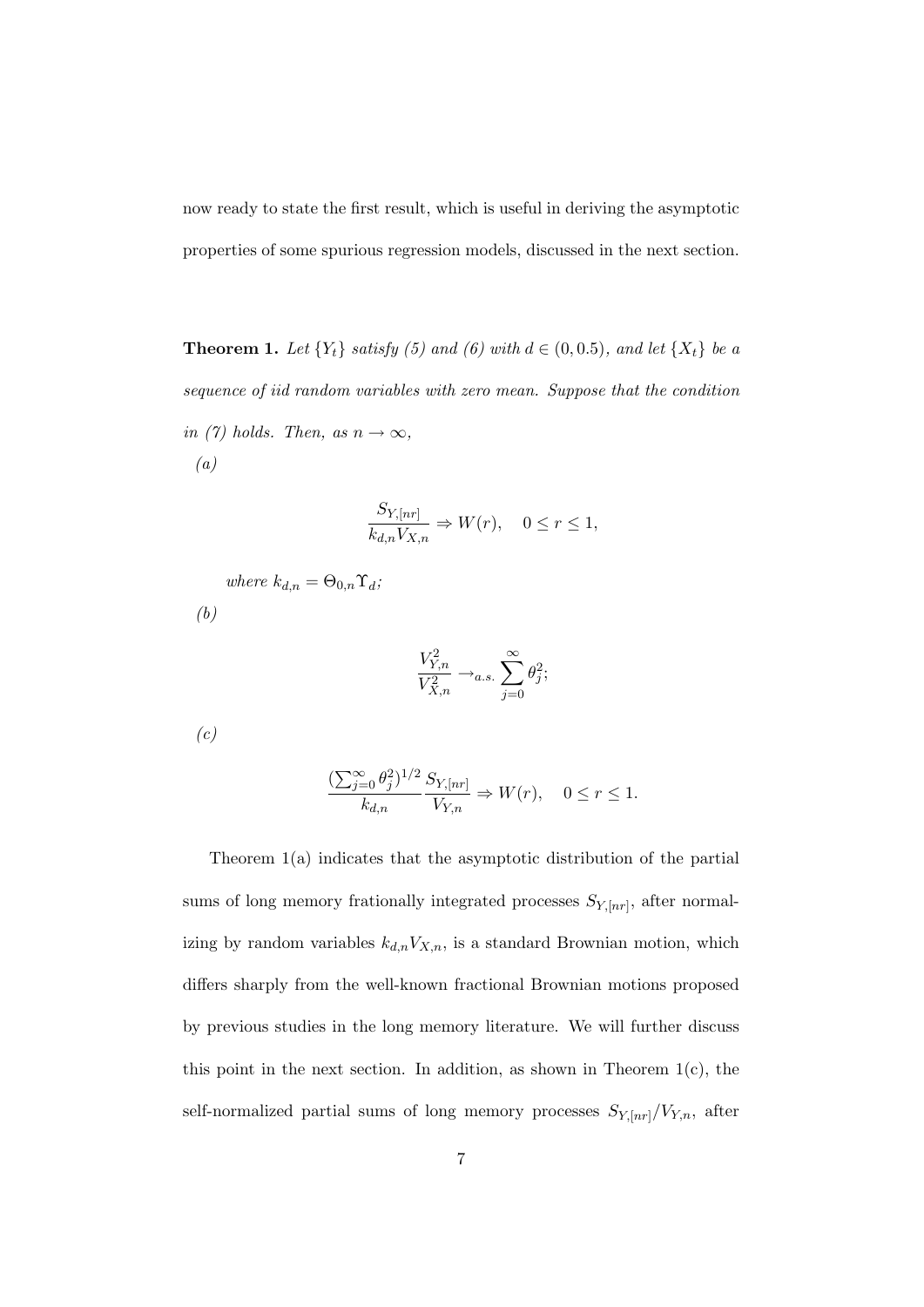appropriately rescaling, also converge weakly as  $n \to \infty$  to the standard Brownian motion.

It is remarkable here that Theorem 1 holds true even when  $\{X_t\}_{t\in\mathbb{Z}}$ is either a stationary ergodic martingale difference sequence or a strictly stationary mixing sequence (if we assume, without loss of generality, that  $\kappa = 1$ ; see the discussion above in this section. Moreover, our moment conditions are weaker than those in [Davydov](#page-28-2) [\(1970\)](#page-28-2), [Cappuccio and Lubian](#page-28-0) [\(1997\)](#page-28-0) and [Tsay and Chung](#page-32-0) [\(2000\)](#page-32-0).

In the next section, we will use Theorem 1 to study the asymptotic behavior of OLS estimators and associated test statistics in some spurious regression models.

## 3 Spurious regressions with long memory

Let  ${a_t}_{t \in \mathbb{Z}}$  and  ${b_t}_{t \in \mathbb{Z}}$  be two sequences of iid random variables with zero means and finite variances  $\sigma_a^2$  and  $\sigma_b^2$ . Assume that  $y_t$  and  $x_t$  are mutually independent for all  $t$  and generated, respectively, from the following data generating processes:

$$
y_t = y_{t-1} + v_t, \qquad (1 - L)^{d_1} v_t = a_t, \qquad d_1 \in (0, 0.5), \tag{8}
$$

$$
x_t = x_{t-1} + w_t, \qquad (1 - L)^{d_2} w_t = b_t, \qquad d_2 \in (0, 0.5). \tag{9}
$$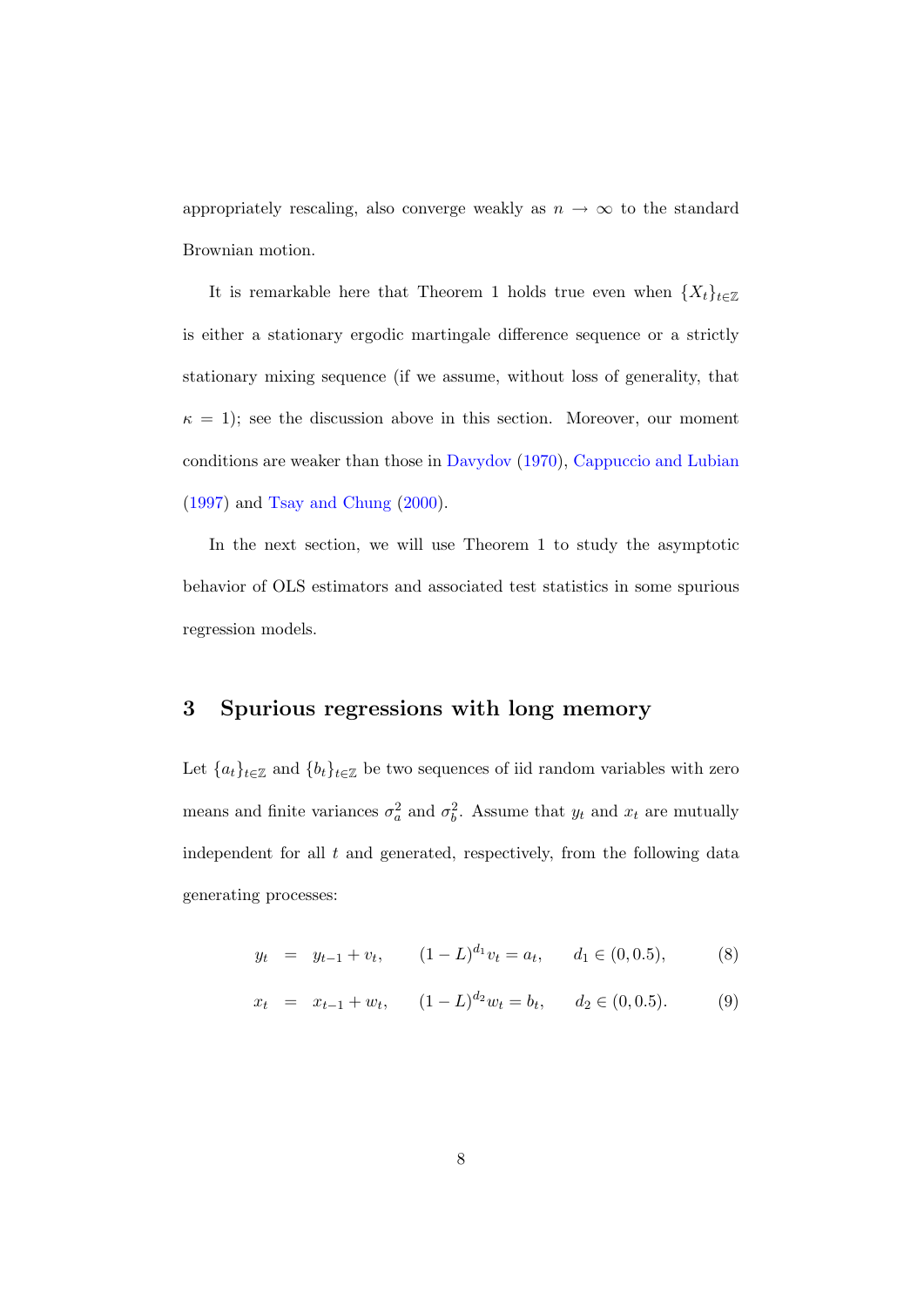Similar to (5) and (6), the  $\{v_t\}$  and  $\{w_t\}$  processes are stationary and invertible, and have the representations

$$
v_t = \sum_{j=0}^{\infty} \theta_{a,j} a_{t-j}, \quad \theta_{a,j} = \frac{\Gamma(j+d_1)}{\Gamma(j+1)\Gamma(d_1)} \sim \frac{j^{-(1-d_1)}}{\Gamma(d_1)} \text{ as } j \to \infty(10)
$$
  

$$
w_t = \sum_{j=0}^{\infty} \theta_{b,j} b_{t-j}, \quad \theta_{b,j} = \frac{\Gamma(j+d_2)}{\Gamma(j+1)\Gamma(d_2)} \sim \frac{j^{-(1-d_2)}}{\Gamma(d_2)} \text{ as } j \to \infty(11)
$$

Similar to (7), assume the following conditions hold:

$$
\mathbb{E}(a_t^2) + \sum_{j=0}^{\infty} \theta_{a,j}^2 < \infty \quad \text{and} \quad \mathbb{E}(b_t^2) + \sum_{j=0}^{\infty} \theta_{b,j}^2 < \infty. \tag{12}
$$

Note also that if  $d_1, d_2 \in (0, 0.5)$ , then  $\sum_{j=0}^{\infty} \theta_{a,j} = \infty$  and  $\sum_{j=0}^{\infty} \theta_{b,j} = \infty$ .

Let 
$$
S_{v,n} = \sum_{t=1}^{n} v_t
$$
,  $V_{a,n}^2 = \sum_{t=1}^{n} a_t^2$ ,  $S_{w,n} = \sum_{t=1}^{n} w_t$ , and  $V_{b,n}^2 = \sum_{t=1}^{n} b_t^2$ . Define  $\Theta_{a,s,j} = \sum_{k=1}^{j} \theta_{a,(s+1)n+1-k}$  and  $\Theta_{b,s,j} = \sum_{k=1}^{j} \theta_{b,(s+1)n+1-k}$   
for  $1 \le j \le n$  and  $s \ge 0$ . Also define  $\Upsilon_{d_1}^2 = \sum_{s=0}^{\infty} [(s+1)^{d_1} - s^{d_1}]^2$  and  $\Upsilon_{d_2}^2 = \sum_{s=0}^{\infty} [(s+1)^{d_2} - s^{d_2}]^2$ . Now let  $k_{d_1,n} = \Theta_{a,0,n} \Upsilon_{d_1}$  and  $k_{d_2,n} = \Theta_{b,0,n} \Upsilon_{d_2}$ .

Then by Theorem 1(a), we immediately have that as  $n \to \infty$ ,

$$
\frac{S_{v,[nr]}}{k_{d_1,n}V_{a,n}} \Rightarrow W_a(r), \qquad \frac{S_{w,[nr]}}{k_{d_2,n}V_{b,n}} \Rightarrow W_b(r), \qquad 0 \le r \le 1,
$$
\n(13)

where  $W_a(r)$  and  $W_b(r)$  are two independent standard Brownian motions.

We now consider the OLS regression (2). Throughout the paper, we denote by  $\hat{s}^2$ ,  $R^2$ ,  $DW$ ,  $t_{\alpha}$  and  $t_{\beta}$  the estimated variance of the OLS residuals  $\hat{u}_t$ , the coefficient of determination, the Durbin-Watson statistic and the conventional t-ratios for the intercept estimator  $\hat{\alpha}$  and the slope estimator  $\hat{\beta}$ . These notations will be used repeatedly in the rest of the paper without further reference.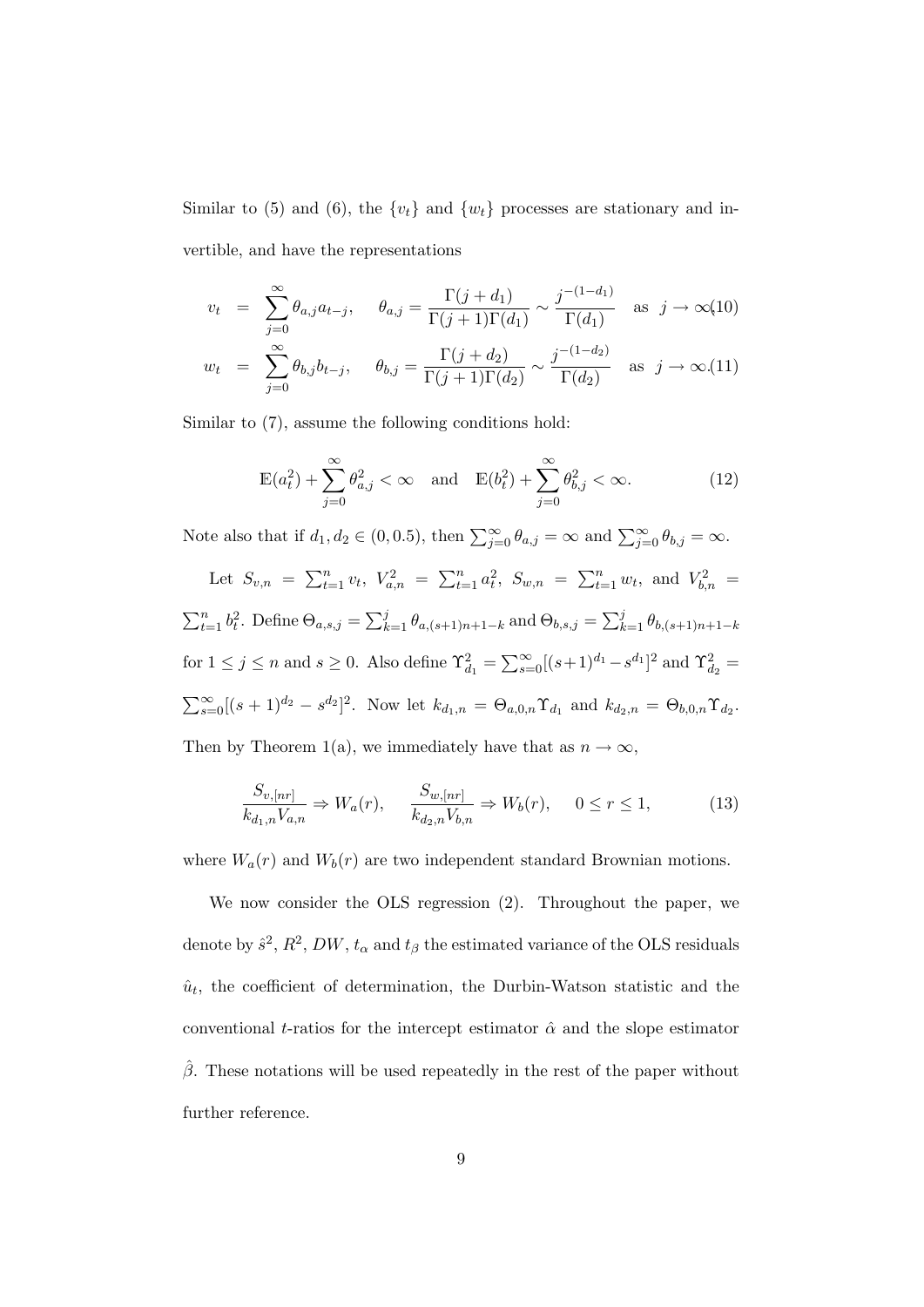**Theorem 2.** Suppose that  $y_t$  and  $x_t$  are generated by (8) and (9) with coefficients  $\theta_{a,j}$  and  $\theta_{b,j}$  satisfying (10) and (11), respectively. Assume that the conditions in  $(12)$  hold. If the regression  $(2)$  is estimated by OLS, then as  $n \to \infty$ ,

$$
(a)
$$

$$
\frac{k_{d_2,n}V_{b,n}}{k_{d_1,n}V_{a,n}}\hat{\beta} \Rightarrow \frac{\int_0^1 W_a(r)W_b(r)dr - \left[\int_0^1 W_a(r)dr\right]\left[\int_0^1 W_b(r)dr\right]}{\int_0^1 W_b^2(r)dr - \left[\int_0^1 W_b(r)dr\right]^2} =: \xi_{T2,\beta};
$$

(b)

$$
\frac{\hat{\alpha}}{k_{d_1,n}V_{a,n}} \Rightarrow \int_0^1 W_a(r) \mathrm{d}r - \xi_{T2,\beta} \int_0^1 W_b(r) \mathrm{d}r =: \xi_{T2,\alpha};
$$

(c)

$$
\frac{\hat{s}^2}{k_{d_1,n}^2 V_{a,n}^2} \Rightarrow \int_0^1 W_a^2(r) dr - \left[ \int_0^1 W_a(r) dr \right]^2
$$

$$
-\xi_{T2,\beta}^2 \left\{ \int_0^1 W_b^2(r) dr - \left[ \int_0^1 W_b(r) dr \right]^2 \right\} =: \xi_{T2,s^2};
$$

(d)

$$
\frac{t_{\beta}}{\sqrt{n}} \Rightarrow \frac{\xi_{T2,\beta}}{\xi_{T2,s^2}^{1/2}} \left\{ \int_0^1 W_b^2(r) dr - \left[ \int_0^1 W_b(r) dr \right]^2 \right\}^{1/2};
$$

(e)

$$
\frac{t_{\alpha}}{\sqrt{n}} \Rightarrow \frac{\xi_{T2,\alpha}}{\xi_{T2,s^2}^{1/2}} \left\{ \frac{\int_0^1 W_b^2(r) dr - \left[ \int_0^1 W_b(r) dr \right]^2}{\int_0^1 W_b^2(r) dr} \right\}^{1/2};
$$

 $(f)$ 

$$
R^{2} \Rightarrow \xi_{T2,\beta}^{2} \frac{\int_{0}^{1} W_{b}^{2}(r) dr - \left[\int_{0}^{1} W_{b}(r) dr\right]^{2}}{\int_{0}^{1} W_{a}^{2}(r) dr - \left[\int_{0}^{1} W_{a}(r) dr\right]^{2}};
$$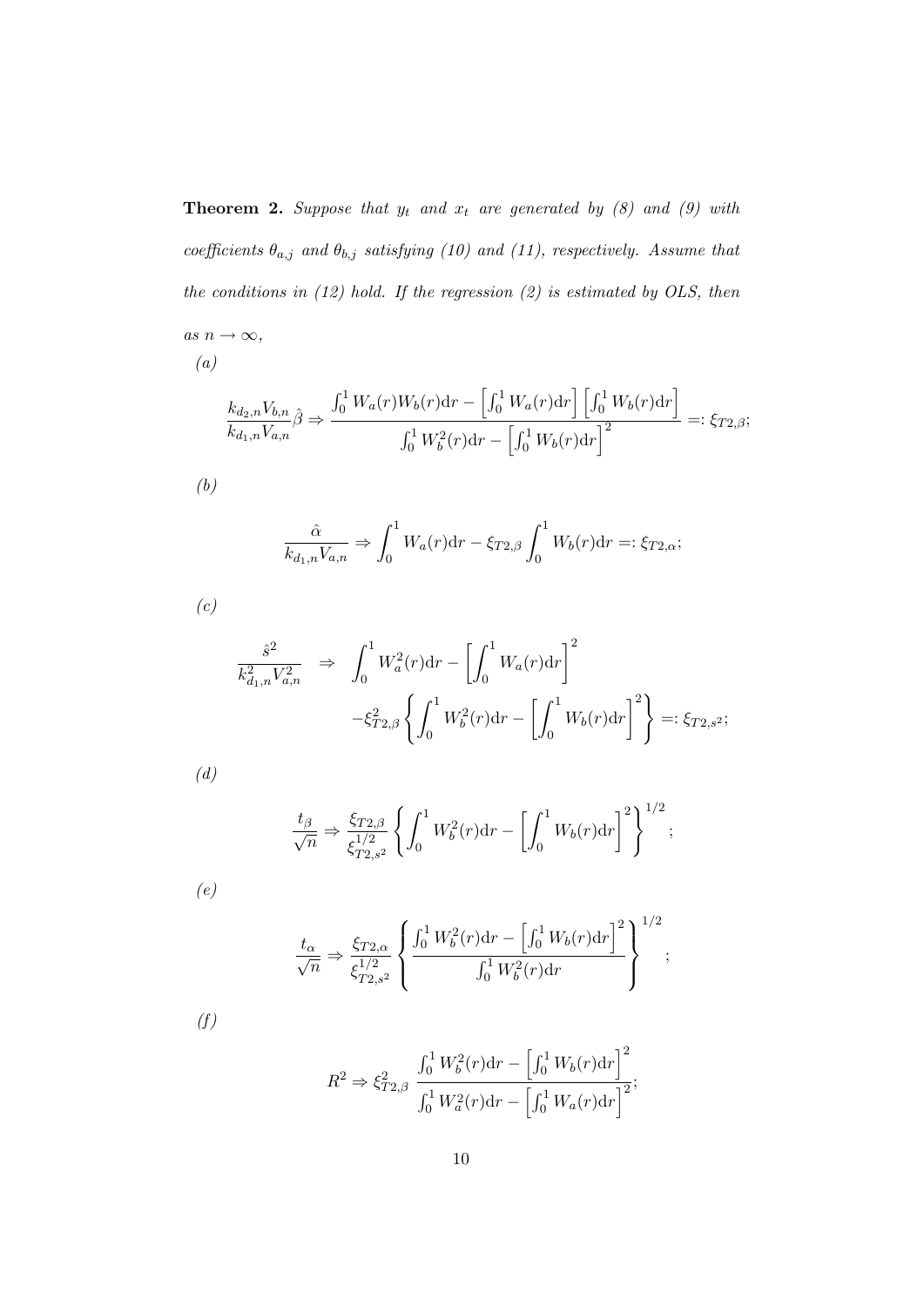(g)

$$
DW \to_p 0.
$$

Theorem 2 shows three important features. First, as remarked above, Theorem 2 holds true even when  $a_t$  and  $b_t$ ,  $t \in \mathbb{Z}$ , are either stationary ergodic martingale difference sequences or strictly stationary mixing sequences (if  $\kappa = 1$ ). Second, it shows that the asymptotic distributions of the OLS estimators and related test statistics from the spurious regression model are functionals of standard Brownian motions rather than the ones of fractional Brownian motions. As a consequence, our results are closer to those in [Phillips](#page-31-0) [\(1986\)](#page-31-0) than the ones in [Cappuccio and Lubian](#page-28-0) [\(1997\)](#page-28-0) and [Tsay and](#page-32-0) [Chung](#page-32-0) [\(2000\)](#page-32-0). Third, the orders of  $\hat{\beta}$ ,  $\hat{\alpha}$ ,  $\hat{s}^2$ ,  $t_{\beta}$ ,  $t_{\alpha}$ ,  $R^2$  and DW are identical to what they are in [Tsay and Chung](#page-32-0) [\(2000,](#page-32-0) Theorem 1), but, again, the asymptotic distributions are different and the required moment conditions are weak.

The following corollary is a special case of Theorem 2 and is quite similar to the case studied in [Cappuccio and Lubian](#page-28-0) [\(1997\)](#page-28-0).

Corollary 1. Under the same conditions as in Theorem 2, suppose in addition that  $d_1 = d_2 = d$ . If the regression (2) is estimated by OLS, then, as  $n \to \infty$ , the asymptotic distributions of  $\hat{\beta}$ ,  $t_{\beta}/\sqrt{n}$ ,  $t_{\alpha}/\sqrt{n}$ ,  $R^2$  and DW are the same as the corresponding ones in [Phillips](#page-31-0) [\(1986,](#page-31-0) Theorem 1).

Again, the sharp differences between the results of Corollary 1 and of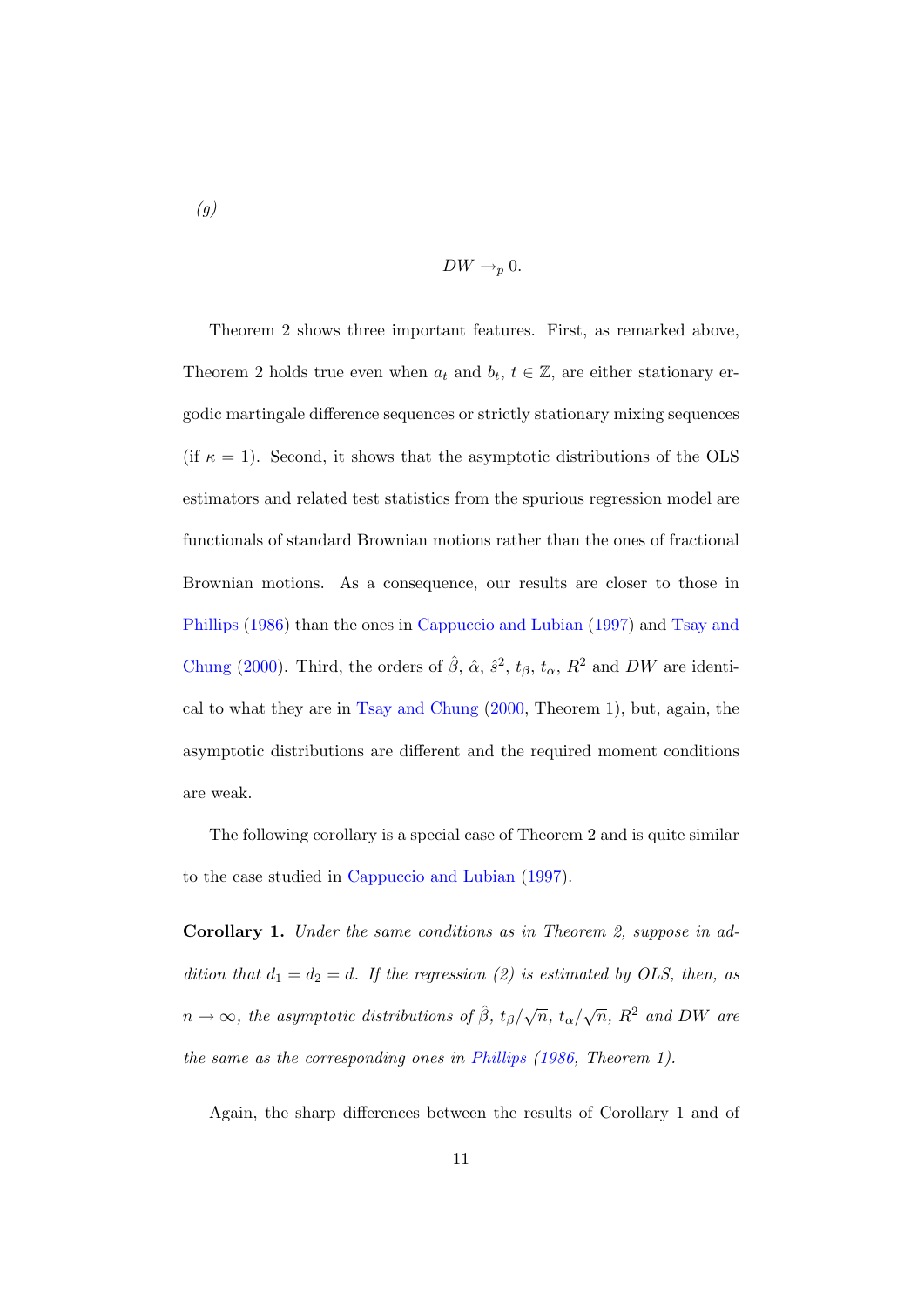Theorem 2.3 in [Cappuccio and Lubian](#page-28-0) [\(1997\)](#page-28-0) are similar to those described below Theorem 2.

We now consider two spurious regression models as follows:

$$
y_t = \hat{\alpha} + \hat{\beta} w_t + \hat{u}_t, \tag{14}
$$

$$
v_t = \hat{\alpha} + \hat{\beta}x_t + \hat{u}_t. \tag{15}
$$

The asymptotics of these two regression models have been studied in Theorem 3 and Theorem 4 of [Tsay and Chung](#page-32-0) [\(2000\)](#page-32-0), respectively. A comparison with their work is given in the following two corollaries.

**Corollary 2.** Suppose that  $y_t$  and  $w_t$  are generated by (8) and (9) with coefficients  $\theta_{a,j}$  and  $\theta_{b,j}$  satisfying (10) and (11), respectively. Assume that the conditions in  $(12)$  hold. If the regression  $(14)$  is estimated by OLS, then, as  $n \to \infty$ ,

 $(a)$ 

$$
\frac{V_{b,n}\sum_{j=0}^{\infty}\theta_{b,j}^{2}}{V_{a,n}k_{d_{1},n}k_{d_{2},n}}\hat{\beta} \Rightarrow \int_{0}^{1} W_{a}(r)dW_{b}(r) - W_{b}(1)\int_{0}^{1} W_{a}(r)dr =: \xi_{C2,\beta};
$$
\n(b)

$$
\frac{\hat{\alpha}}{k_{d_1,n}V_{a,n}} \Rightarrow \int_0^1 W_a(r) \mathrm{d}r =: \xi_{C2,\alpha};
$$

 $(c)$ 

$$
\frac{\hat{s}^2}{k_{d_1,n}^2 V_{a,n}^2} \Rightarrow \int_0^1 W_a^2(r) dr - \left[ \int_0^1 W_a(r) dr \right]^2 =: \xi_{C2,s^2};
$$

(d)

$$
\frac{\left(\sum_{j=0}^{\infty} \theta_{b,j}^2\right)^{1/2}}{k_{d_2,n}} t_{\beta} \Rightarrow \frac{\xi_{C2,\beta}}{\xi_{C2,s^2}^{1/2}};
$$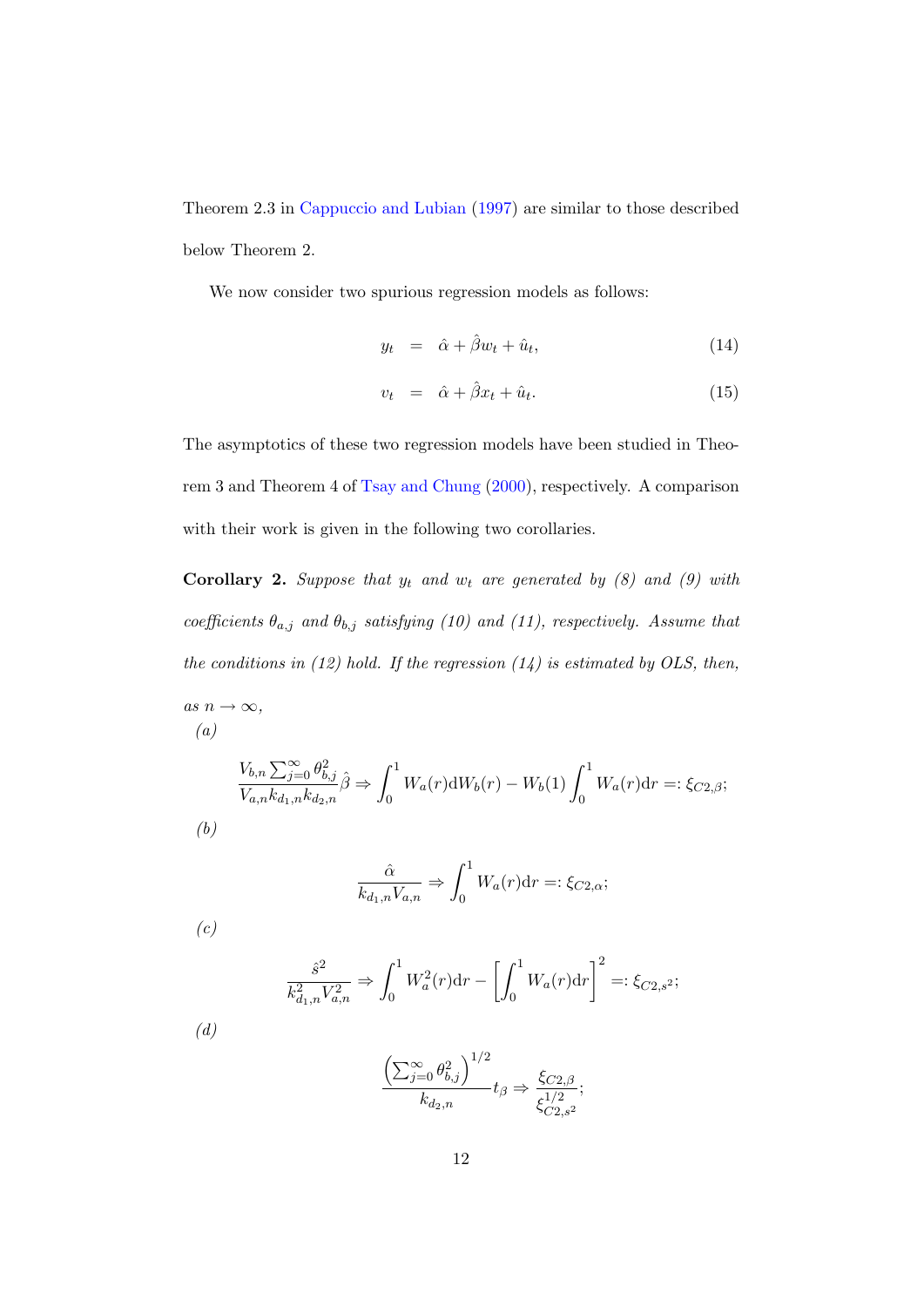(e)

$$
\frac{t_{\alpha}}{\sqrt{n}} \Rightarrow \frac{\xi_{C2,\alpha}}{\xi_{C2,s^2}^{1/2}};
$$

 $(f)$ 

$$
\frac{n\sum_{j=0}^{\infty}\theta_{b,j}^{2}}{k_{d_{2},n}^{2}}R^{2} \Rightarrow \frac{\xi_{C2,\beta}^{2}}{\int_{0}^{1}W_{a}^{2}(r)\mathrm{d}r - \left[\int_{0}^{1}W_{a}(r)\mathrm{d}r\right]^{2}};
$$

 $\left(g\right)$ 

 $DW \to_p 0$ .

Corollary 3. Suppose that  $v_t$  and  $x_t$  are generated by (8) and (9) with coefficients  $\theta_{a,j}$  and  $\theta_{b,j}$  satisfying (10) and (11), respectively. Assume that the conditions in  $(12)$  hold. If the regression  $(15)$  is estimated by OLS, then, as  $n \to \infty$ , (a)

$$
\frac{nk_{d_2,n}V_{b,n}}{k_{d_1,n}V_{a,n}}\hat{\beta} \Rightarrow \frac{\int_0^1 W_b(r) \mathrm{d}W_a(r) - W_a(1) \int_0^1 W_b(r) \mathrm{d}r}{\int_0^1 W_b^2(r) \mathrm{d}r - \left[\int_0^1 W_b(r) \mathrm{d}r\right]^2} =: \xi_{C3,\beta};
$$

(b)

$$
\frac{n}{k_{d_1,n}V_{a,n}}\hat{\alpha} \Rightarrow W_a(1) - \xi_{C3,\beta} \int_0^1 W_b(r) \, \mathrm{d}r =: \xi_{C3,\alpha};
$$

(c)

$$
\hat{s}^2 \to_p \sigma_a^2 \sum_{j=0}^{\infty} \theta_{a,j}^2;
$$

(d)

$$
\frac{(\sum_{j=0}^{\infty}\theta_{a,j}^2)^{1/2}}{k_{d_1,n}}t_{\beta} \Rightarrow \xi_{C3,\beta}\left\{\int_0^1 W_b^2(r){\rm d}r - \left[\int_0^1 W_b(r){\rm d}r\right]^2\right\}^{1/2};
$$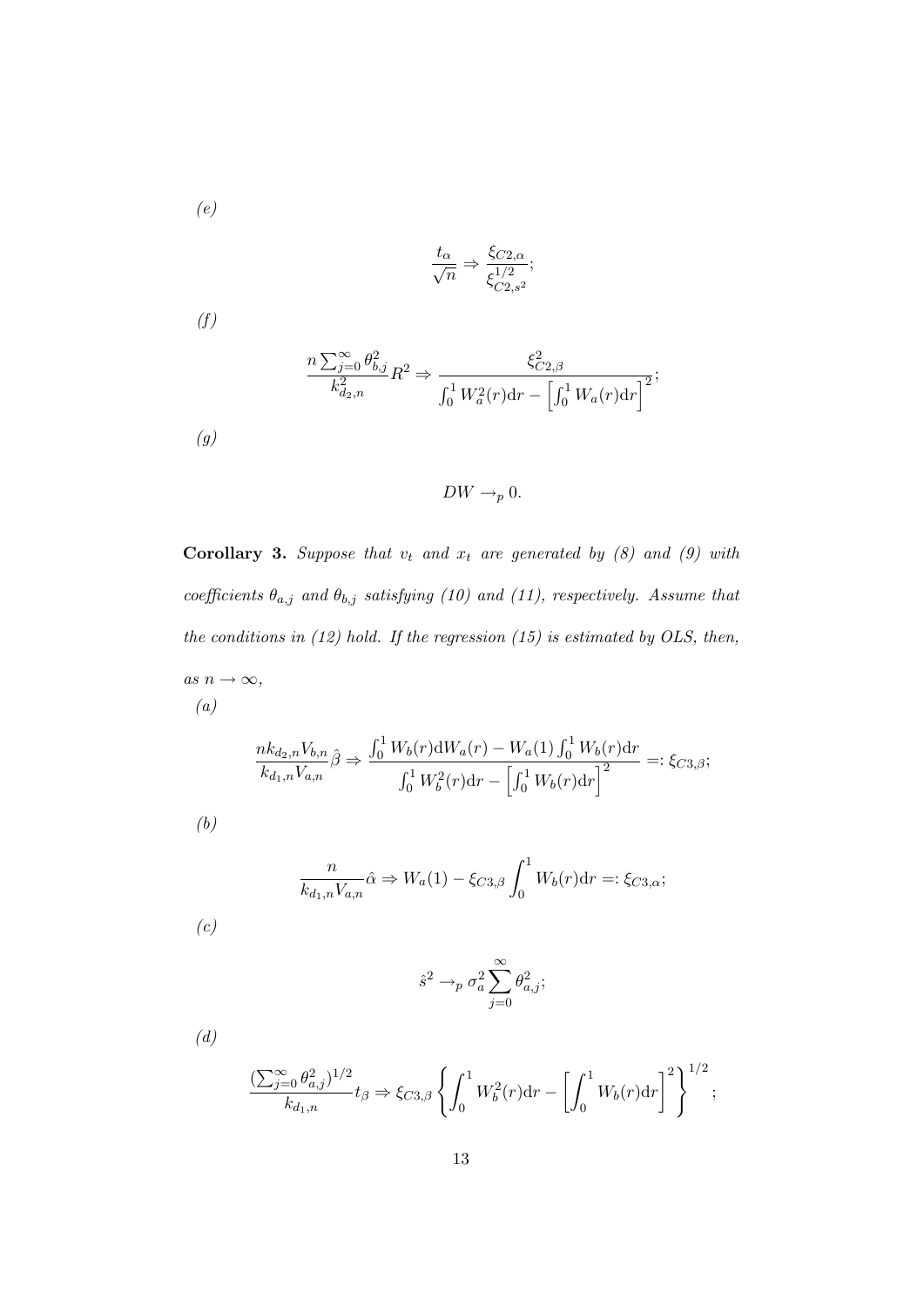$$
\frac{(\sum_{j=0}^{\infty} \theta_{a,j}^2)^{1/2}}{k_{d_1,n}} t_{\alpha} \Rightarrow \xi_{C3,\alpha} \left\{ \frac{\int_0^1 W_b^2(r) dr - \left[\int_0^1 W_b(r) dr\right]^2}{\int_0^1 W_b^2(r) dr} \right\}^{1/2};
$$
  
(f)  

$$
n \sum_{i=0}^{\infty} \theta_i^2.
$$

$$
\frac{n \sum_{j=0}^{\infty} \theta_{a,j}^2}{k_{d_1,n}^2} R^2 \Rightarrow \xi_{C3,\beta}^2 \left\{ \int_0^1 W_b^2(r) dr - \left[ \int_0^1 W_b(r) dr \right]^2 \right\};
$$

(g)

(e)

$$
DW \to_p 2\left[1 - \frac{\sum_{j=0}^{\infty} \theta_{a,j} \theta_{a,j+1}}{\sum_{j=0}^{\infty} \theta_{a,j}^2}\right].
$$

Though the orders of the OLS estimators and associated test statistics in Corollary 2 and Corollary 3 are the same as the corresponding ones in Theorem 3 and Theorem 4 of [Tsay and Chung](#page-32-0) [\(2000\)](#page-32-0), respectively, however, the asymptotic distributions are different and derived under slightly weaker moment conditions, as mentioned above. Furthermore, it may be noteworthy that, after appropriately rescaling and normalizing, the asymptotic distributions of  $\hat{\beta}$ ,  $t_{\beta}$  and  $R^2$  in Corollary 2 and of  $\hat{\beta}$ ,  $\hat{\alpha}$ ,  $t_{\beta}$ ,  $t_{\alpha}$  and  $R<sup>2</sup>$  in Corollary 3 are available in this paper, whereas they are not provided in the paper by [Tsay and Chung](#page-32-0) [\(2000\)](#page-32-0). We remark again that the results in Corollaries 2–3 are also asymptotically valid even when  $a_t$  and  $b_t, t \in \mathbb{Z}$ , are either stationary ergodic martingale difference sequences or strictly stationary mixing sequences (if  $\kappa = 1$ ).

The following corollary presents a special case of Corollary 3 and is of independent interest.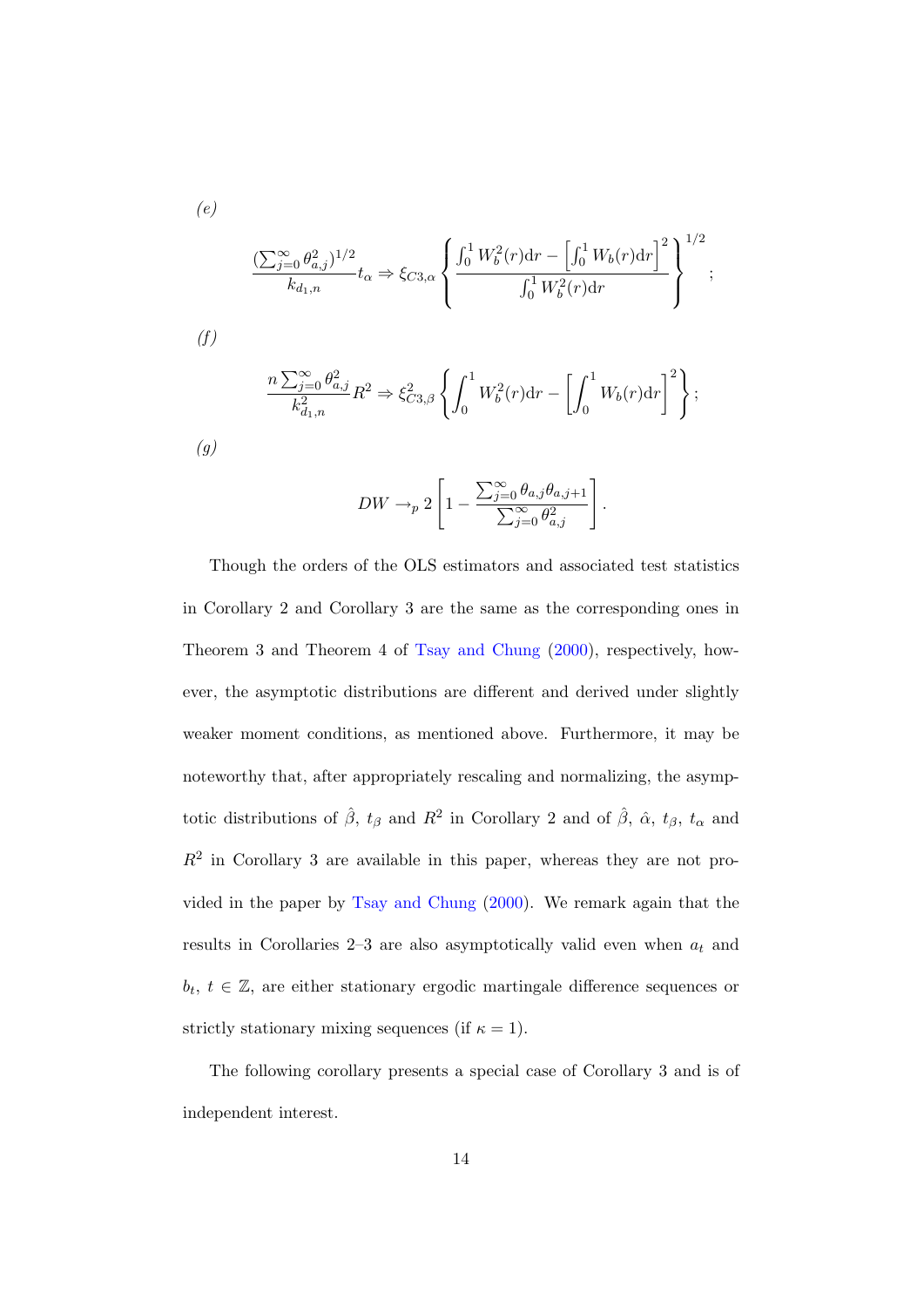**Corollary 4.** Suppose that  $v_t$  and  $x_t$  are generated by (8) and (9) with coefficients  $\theta_{a,j}$  and  $\theta_{b,j}$  satisfying (10) and (11), respectively. Assume that the conditions in (12) hold. Consider a spurious regression of the form  $v_t = \hat{\beta}x_t + \hat{u}_t$ , which is estimated by OLS. Then, as  $n \to \infty$ ,

$$
\frac{nk_{d_2,n}V_{b,n}}{k_{d_1,n}V_{a,n}}\hat{\beta} \Rightarrow \frac{\int_0^1 W_b(r) \mathrm{d}W_a(r)}{\int_0^1 W_b^2(r) \mathrm{d}r} \sim \mathcal{N}(0,1).
$$

Note here that if  $d_1 = d_2$ , then  $k_{d_1,n} = k_{d_2,n}$ , and that if, without loss of generality,  $\mathbb{E}(a_t^2) = \mathbb{E}(b_t^2)$ , then the law of large numbers gives  $V_{a,n}^2 / V_{b,n}^2 \rightarrow_p$ 1 as  $n \to \infty$ . As a result, we have  $n\hat{\beta} \Rightarrow \mathcal{N}(0, 1)$ . This is an interesting case, since the statistic has an asymptotic standard normal distribution and is nuisance parameter free.

### 4 Proofs

In this section, we will prove Theorems 1–2 and Corollaries 1–4. We start with the following notation and lemmas. Let  $S_{j,X,n} = \sum_{t=1}^{n} X_{t-j}$  and  $V_{j,X,n}^2 = \sum_{t=1}^n X_{t-j}^2$ ,  $j \ge 0$ . Further, for simplicity, write  $S_{X,n} = S_{0,X,n}$ and  $V_{X,n}^2 = V_{0,X,n}^2$ .

**Lemma 1.** If the coefficients  $\theta_j$  are of the form as in (6) with  $d \in (0, 0.5)$ , then as  $n \to \infty$ ,

$$
\sum_{s=0}^{\infty} (\Theta_{s,n}/\Theta_{0,n})^2 \sim \sum_{s=0}^{\infty} \left[ (s+1)^d - s^d \right]^2
$$
  
 
$$
\sim \frac{-1}{2d+1} + \frac{[\Gamma(d+1)]^2}{\Gamma(2d+2)\sin[\pi(d+1/2)]} < \infty. \quad (16)
$$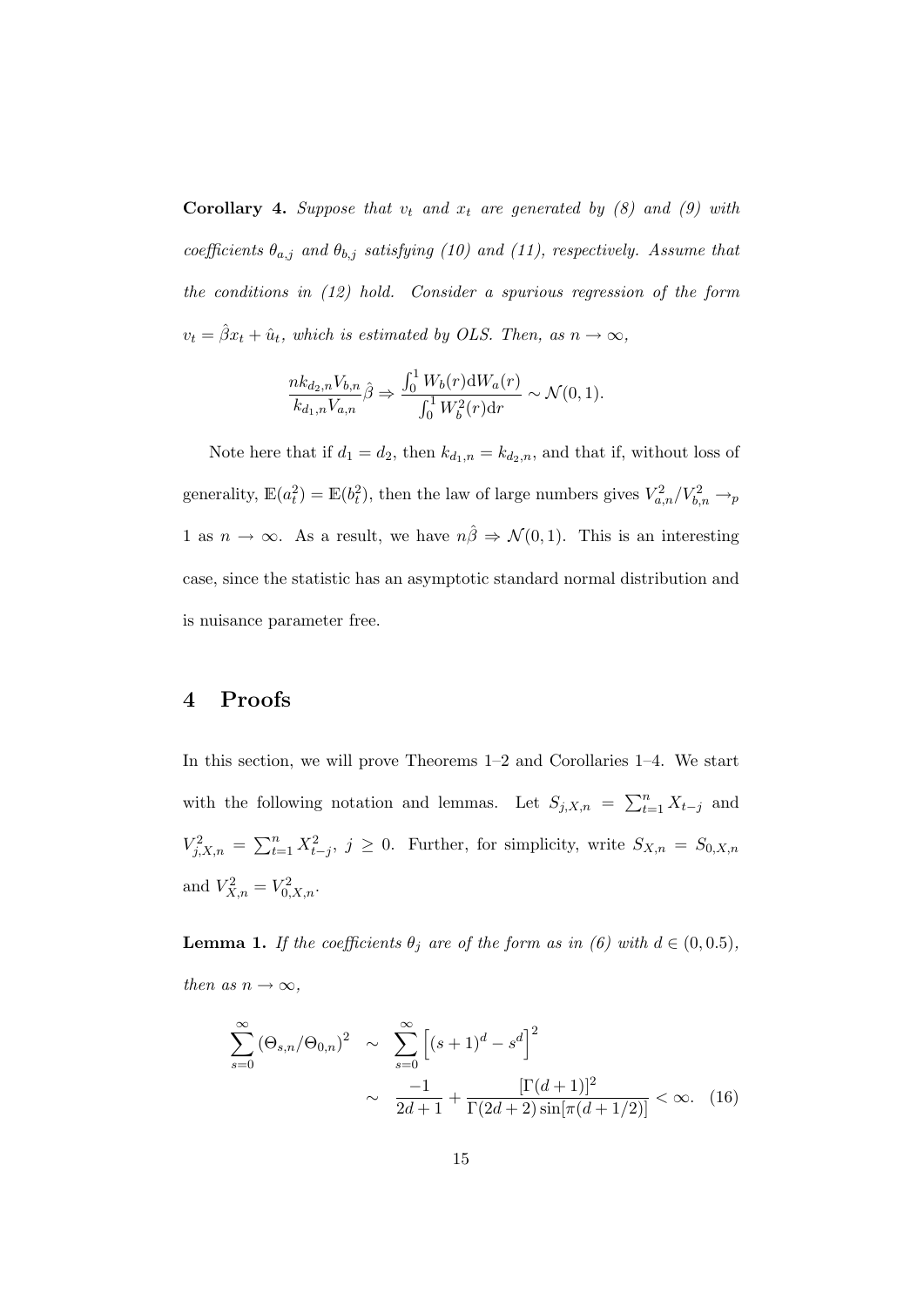**Proof of Lemma 1.** Note that  $\theta_0 = 1$  and assume, without loss of generality, that  $\theta_j = j^{-(1-d)}/\Gamma(d)$  for  $j \ge 1$ . Recall that  $\Theta_{s,n} = \sum_{k=1}^n \theta_{(s+1)n+1-k}$ ,  $s\geq 0.$  Then, standard calculus yields that as  $n\to\infty,$ 

$$
\Theta_{s,n} = \frac{1}{\Gamma(d)} \left[ \frac{1}{(sn+1)^{1-d}} + \dots + \frac{1}{(sn+n)^{1-d}} \right] \n\sim \frac{n^d}{\Gamma(d)} \int_0^1 \frac{1}{(s+x)^{1-d}} dx \n= \frac{n^d}{\Gamma(d)d} \left[ (s+1)^d - s^d \right].
$$
\n(17)

It implies that  $\Theta_{0,n} \sim n^d/[\Gamma(d)d]$  and thus that  $\sum_{s=0}^{\infty} [\Theta_{s,n}/\Theta_{0,n}]^2 \sim \sum_{s=0}^{\infty} [(s+\Theta_{0,n}/\Theta_{0,n})^2]$ 1)<sup>d</sup> – s<sup>d</sup>]<sup>2</sup>. Since  $\sum_{s=0}^{\infty} [(s+1)^d - s^d]^2 \sim \int_0^{\infty} [(s+1)^d - s^d]^2 ds$ , result (16) comes directly from equation (9.3) in [Taqqu](#page-32-3) [\(2003,](#page-32-3) p.28) by noting that the Hurst parameter  $H = d + 1/2$ . This completes the proof.  $\Box$ 

**Proof of Theorem 1.** For part (a), recall that  $V_{j,X,n}^2 = \sum_{t=1}^n X_{t-j}^2$  for  $j \geq 0$ . Write

$$
\frac{S_{Y,[nr]}}{\Theta_{0,n}V_{X,n}} = \frac{\sum_{j=0}^{n} \theta_{j} \sum_{t=1}^{[nr]} X_{t-j} + \sum_{j=n+1}^{2n} \theta_{j} \sum_{t=1}^{[nr]} X_{t-j} + \dots}{\Theta_{0,n}V_{X,n}} \n= \frac{\sum_{j=0}^{n} \theta_{j} \sum_{t=1}^{[nr]} X_{t} + \sum_{j=0}^{n} \theta_{j} \left( \sum_{t=1}^{[nr]} X_{t-j} - \sum_{t=1}^{[nr]} X_{t} \right)}{\Theta_{0,n}V_{X,n}} \n+ \frac{\sum_{j=n+1}^{2n} \theta_{j} \sum_{t=1}^{[nr]} X_{-n+t} + \sum_{j=n+1}^{2n} \theta_{j} \left( \sum_{t=1}^{[nr]} X_{t-j} - \sum_{t=1}^{[nr]} X_{-n+t} \right)}{\Theta_{0,n}V_{X,n}} + \dots \n= \frac{\theta_{0}}{\Theta_{0,n}} \frac{\sum_{t=1}^{[nr]} X_{t}}{V_{X,n}} + \sum_{s=0}^{\infty} \left\{ \frac{\Theta_{s,n} V_{sn,X,n}}{\Theta_{0,n}} \left[ \frac{\sum_{t=1}^{[nr]} X_{-sn+t}}{V_{sn,X,n}} + \sum_{j=sn+1}^{sn+n} \frac{\theta_{j}}{\Theta_{s,n}} \frac{\sum_{t=1}^{[nr]} X_{t-j} - \sum_{t=1}^{[nr]} X_{-sn+t}}{V_{sn,X,n}} \right] \right\}.
$$
\n(18)

Since  $\theta_0 = 1$  and  $\Theta_{0,n} \sim n^d/[\Gamma(d)d] \uparrow \infty$  as  $n \to \infty$ , the first term is  $o_p(1)$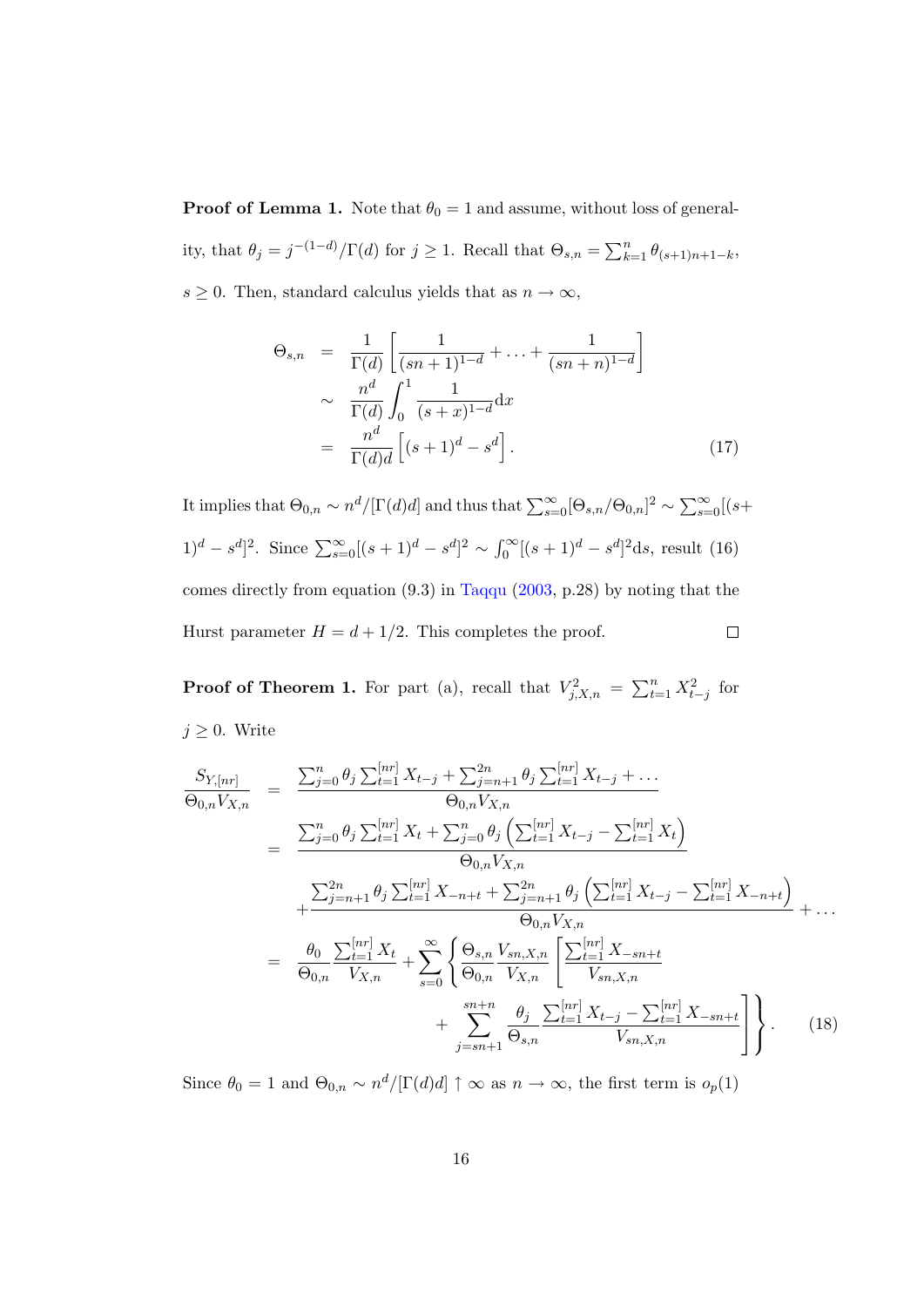by (3). Noting that for  $j \ge 1$ ,

$$
S_{j,X,[nr]} - S_{j-1,X,[nr]} = \sum_{t=1}^{[nr]} X_{t-j} - \sum_{t=1}^{[nr]} X_{t-(j-1)} = X_{1-j} - X_{[nr]-(j-1)}, \tag{19}
$$

by a straightforward calculation, the second term inside the square brackets on the right hand side of (18) can be written as

$$
\sum_{j=sn+1}^{sn+n} \frac{\theta_j}{\theta_{s,n}} \frac{\sum_{t=1}^{[nr]} X_{t-j} - \sum_{t=1}^{[nr]} X_{-sn+t}}{V_{sn,X,n}}
$$
\n
$$
= \sum_{j=sn+1}^{sn+n} \frac{\theta_j}{\theta_{s,n}} \frac{S_{j,X,[nr]} - S_{sn,X,[nr]}}{V_{sn,X,n}} \left\{ [S_{j,X,[nr]} - S_{j-1,X,[nr]}] + [S_{j-1,X,[nr]} - S_{j-2,X,[nr]}] + \dots + [S_{sn+1,X,[nr]} - S_{sn,X,[nr]}] \right\}
$$
\n
$$
+ \dots + [S_{sn+1,X,[nr]} - S_{sn,X,[nr]}] \}
$$
\n
$$
= \sum_{j=sn+1}^{sn+n} \frac{\theta_j}{\theta_{s,n}V_{sn,X,n}} \left\{ [X_{1-j} - X_{[nr] - (j-1)}] + [X_{1-(j-1)} - X_{[nr] - (j-2)}] + \dots + [X_{1-(sn+1)} - X_{[nr] - sn]} \right\}
$$
\n
$$
+ \dots + [X_{1-(sn+1)} - X_{[nr] - sn}] \}
$$
\n
$$
+ (\theta_{sn+2} + \dots + \theta_{sn+n}) (X_{-sn-1} - X_{[nr] - sn-1}) + \dots + (\theta_{sn+n} (X_{-sn-(n-1)} - X_{[nr] - sn-(n-1)}))
$$
\n
$$
= \sum_{j=1}^{n} \frac{\theta_{s,j}}{\theta_{s,n}} \frac{X_{-sn-n+j} - X_{[nr] - sn-n+j}}{V_{sn,X,n}}.
$$
\n(20)

Noting that  $V_{i,X,n}/V_{j,X,n} \rightarrow_{a.s.} 1$  for  $i \neq j$ , it then follows from (3) that

$$
\sum_{j=1}^{n} \frac{X_{-sn-n+j} - X_{[nr]-sn-n+j}}{V_{sn,X,n}} = \frac{S_{sn+n,X,n} - S_{sn+n-[nr],X,n}}{V_{sn,X,n}}
$$

$$
= \frac{S_{sn+n,X,n} V_{sn+n,X,n}}{V_{sn+,n,X,n} V_{sn,X,n}} - \frac{S_{sn+n-[nr],X,n} V_{sn+n-[nr],X,n}}{V_{sn+n-[nr],X,n} V_{sn,X,n}} (21)
$$

is stochastically bounded. This fact, together with  $\Theta_{s,n} \uparrow \infty$  as  $n \to \infty$  for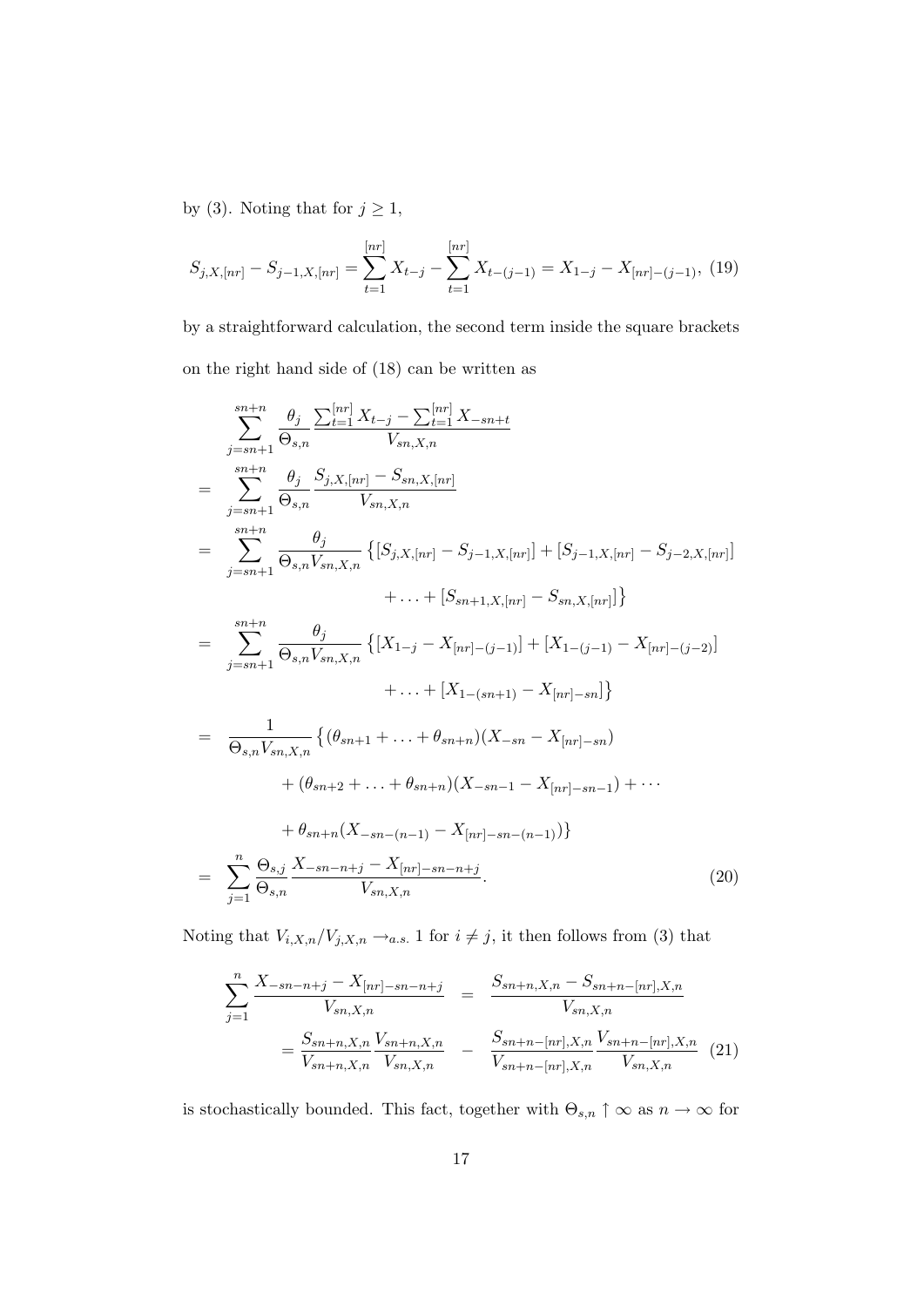every  $s \geq 0$ , implies that

$$
\sum_{j=1}^{n} \frac{\Theta_{s,j}}{\Theta_{s,n}} \frac{X_{-sn-n+j} - X_{[nr]-sn-n+j}}{V_{sn,X,n}} \rightarrow_{a.s.} 0
$$
 (22)

by Kronecker's lemma (see [Petrov,](#page-31-6) [1995,](#page-31-6) p.209). As for the first term inside the square brackets on the right hand side of  $(18)$ , similar to  $(3)$ , we have  $\sum_{t=1}^{[nr]} X_{-sn+t}/V_{sn,X,n} \Rightarrow W_s(r)$ , where  $0 \le r \le 1$  and  $s \ge 0$ . As a result, the second term in the square brackets is dominated by the first term.

In fact,  $W_0(r)$  is identical to the standard Brownian motion  $W(r)$  given in (3) and  $W_s(r)$ ,  $s \geq 1$ , can be seen to be independent copies of  $W(r)$ . Thus, for fixed  $r$ , they are normally distributed random variables with mean zero and variance r. Note again that  $V_{sn,X,n}/V_{X,n} \rightarrow_{a.s.} 1$  for  $s \geq 1$ , and from Lemma 1 that  $\Theta_{s,n}/\Theta_{0,n} \sim [(s+1)^d - s^d]$ . Recall that  $k_{d,n} = \Theta_{0,n} \Upsilon_d$ , where  $\Upsilon_d^2 = \sum_{s=0}^{\infty} [(s+1)^d - s^d]^2$ . Putting these results together, it then follows from the reproductive property of the normal distribution, Lemma 1 and (18) that as  $n \to \infty$ ,

$$
\frac{S_{Y,[nr]}}{k_{d,n}V_{X,n}} = \frac{\sum_{s=0}^{\infty}[(s+1)^d - s^d] \sum_{t=1}^{[nr]} X_{-sn+t}/V_{sn,X,n}}{\Upsilon_d} + o_p(1)
$$
\n
$$
\Rightarrow \frac{\sum_{s=0}^{\infty}[(s+1)^d - s^d]W_s(r)}{\Upsilon_d}
$$
\n
$$
\stackrel{d}{=} W(r) \sim \mathcal{N}(0,r),
$$
\n(23)

where  $\stackrel{d}{=}$  denotes equality in distribution. This completes the proof of part (a).

For part (b), because  $X_t$  are stationary ergodic [\(Stout,](#page-32-4) [1974,](#page-32-4) Lemma 3.5.8, p.182), it follows from Theorem 3.5.8 of [Stout](#page-32-4) [\(1974,](#page-32-4) p.182) that the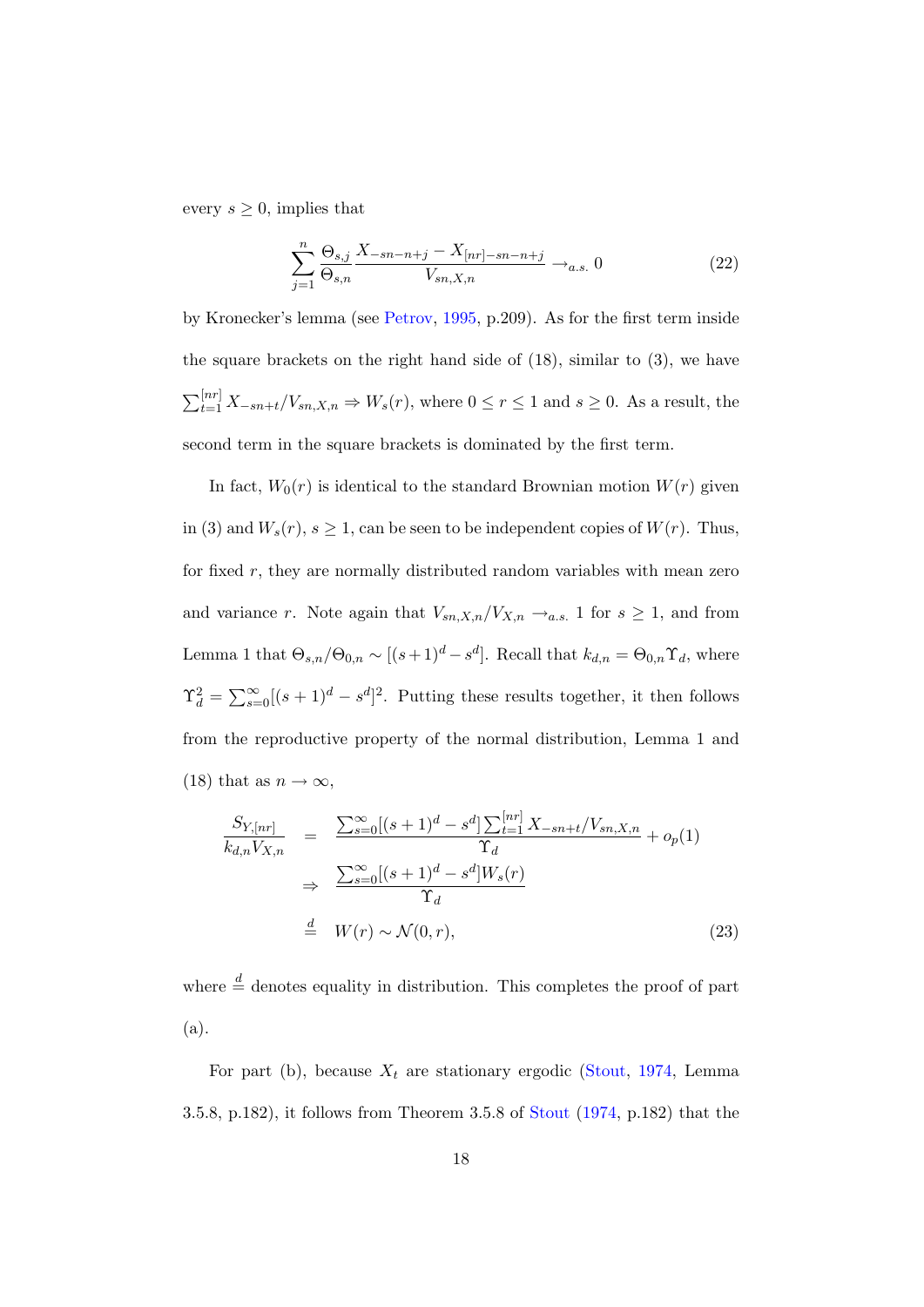${Y_t}$  process is also stationary ergodic with

$$
\mathbb{E}(Y_t^2) = \sum_{j=0}^{\infty} \theta_j^2 \sigma_X^2.
$$
 (24)

By using the stationary ergodic theorem [\(Stout,](#page-32-4) [1974,](#page-32-4) Theorem 3.5.7) and (24), we have that

$$
\frac{V_{Y,n}^2}{V_{X,n}^2} = \frac{V_{Y,n}^2/n}{V_{X,n}^2/n} \to_{a.s.} \sum_{j=0}^{\infty} \theta_j^2 \quad \text{as} \ \ n \to \infty. \tag{25}
$$

This completes the proof of part (b).

For part (c), dividing part (a) by the square root of part (b) and then multiplying by  $(\sum_{j=0}^{\infty} \theta_j^2)^{1/2}$  yields the desired result.  $\Box$ 

Now assume, without loss of generality, that  $y_t = x_t = 0$  for all  $t \leq 0$ . It implies that  $y_t = \sum_{k=1}^t v_k = S_{v,t}$  and  $x_t = \sum_{k=1}^t w_k = S_{w,t}$  for all  $t > 0$ . It then follows from (13) that for  $(t-1)/n \le r < t/n$ ,  $t = 1, ..., n$ ,

$$
\frac{y_{t-1}}{k_{d_1,n}V_{a,n}} = \frac{S_{v,t-1}}{k_{d_1,n}V_{a,n}} \Rightarrow W_a(r), \quad \frac{x_{t-1}}{k_{d_2,n}V_{b,n}} = \frac{S_{w,t-1}}{k_{d_2,n}V_{b,n}} \Rightarrow W_b(r). \tag{26}
$$

The key for proving Theorem 2 and our other results is the following lemma.

**Lemma 2.** Let  $y_t$  and  $x_t$  be generated as in (8) and (9), where  $v_t$  and  $w_t$ have the representations given in (10) and (11), respectively. Suppose that the conditions in (12) hold. Then, as  $n \to \infty$ , (a)

$$
\frac{1}{nk_{d_1,n}V_{a,n}}\sum_{t=1}^n y_t \Rightarrow \int_0^1 W_a(r)dr,
$$

$$
\frac{1}{nk_{d_2,n}V_{b,n}}\sum_{t=1}^n x_t \Rightarrow \int_0^1 W_b(r)dr;
$$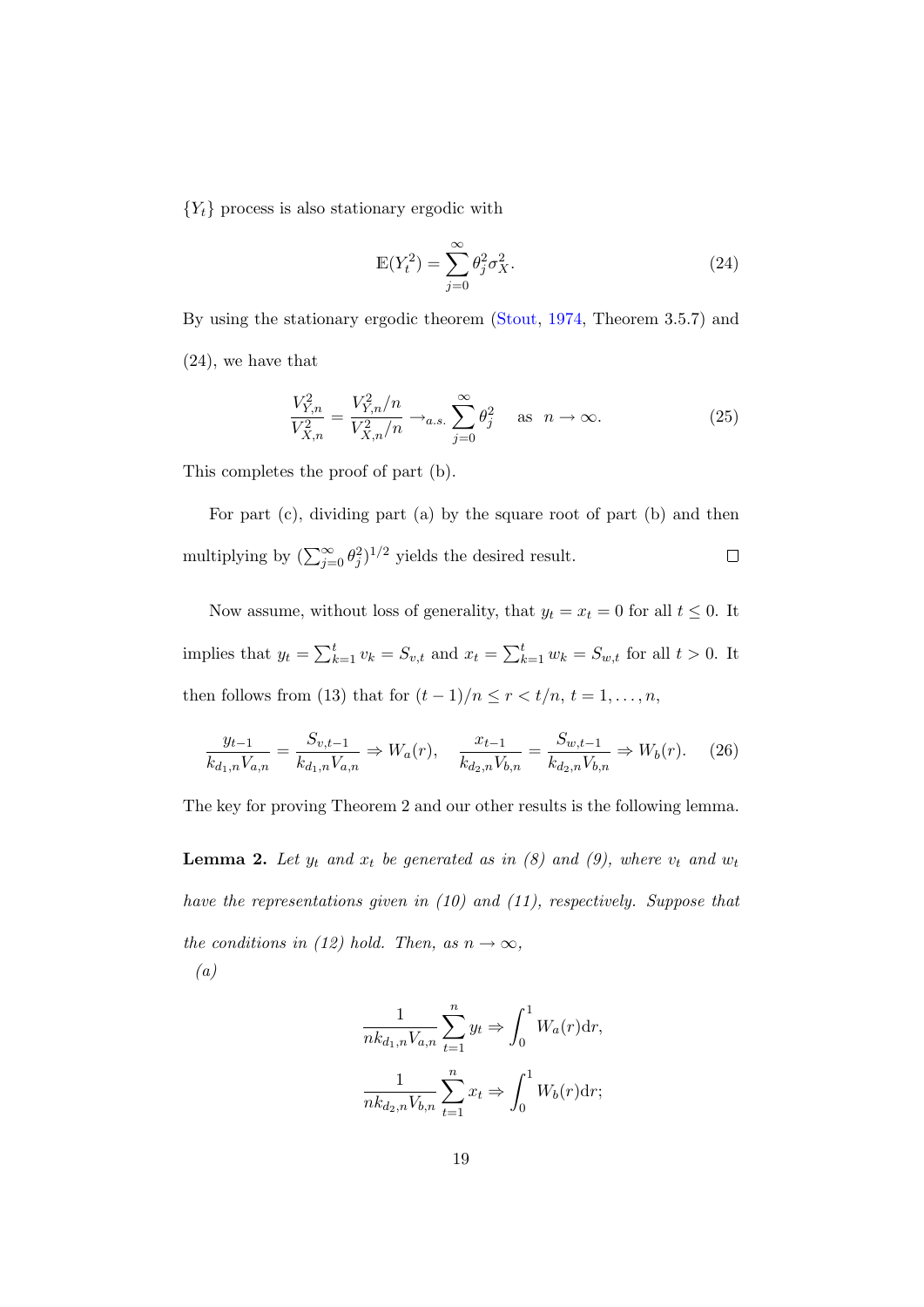(b)

$$
\frac{1}{n}\sum_{t=1}^{n} v_t w_t \rightarrow_p 0;
$$

(c)

$$
\frac{1}{k_{d_2,n}V_{b,n}k_{d_1,n}V_{a,n}}\sum_{t=1}^n x_{t-1}v_t \Rightarrow \int_0^1 W_b(r)\mathrm{d}W_a(r),
$$

$$
\frac{1}{k_{d_2,n}^2V_{b,n}^2}\sum_{t=1}^n x_{t-1}w_t \Rightarrow \int_0^1 W_b(r)\mathrm{d}W_b(r),
$$

$$
\frac{1}{k_{d_1,n}V_{a,n}k_{d_2,n}V_{b,n}}\sum_{t=1}^n y_{t-1}w_t \Rightarrow \int_0^1 W_a(r)\mathrm{d}W_b(r),
$$

$$
\frac{1}{k_{d_1,n}^2V_{a,n}^2}\sum_{t=1}^n y_{t-1}v_t \Rightarrow \int_0^1 W_a(r)\mathrm{d}W_a(r);
$$

 $\left( d\right)$ 

$$
\frac{1}{nk_{d_2,n}^2 V_{b,n}^2} \sum_{t=1}^n x_t^2 \Rightarrow \int_0^1 W_b^2(r) dr,
$$
  

$$
\frac{1}{nk_{d_1,n}^2 V_{a,n}^2} \sum_{t=1}^n y_t^2 \Rightarrow \int_0^1 W_a^2(r) dr;
$$

(e)

$$
\frac{1}{nk_{d_1,n}V_{a,n}k_{d_2,n}V_{b,n}}\sum_{t=1}^n y_t x_t \Rightarrow \int_0^1 W_a(r)W_b(r)dr.
$$

Proof of Lemma 2. For part (a), it follows from  $(26)$  and the continuous mapping theorem that as  $n\to\infty,$ 

$$
\frac{1}{nk_{d_1,n}V_{a,n}} \sum_{t=1}^n y_t = \frac{1}{nk_{d_1,n}V_{a,n}} \sum_{t=1}^n (y_{t-1} + v_t) = \frac{1}{n} \sum_{t=1}^n \frac{y_{t-1}}{k_{d_1,n}V_{a,n}} + o_p(1)
$$
\n
$$
\Rightarrow \int_0^1 W_a(r) dr.
$$
\n(27)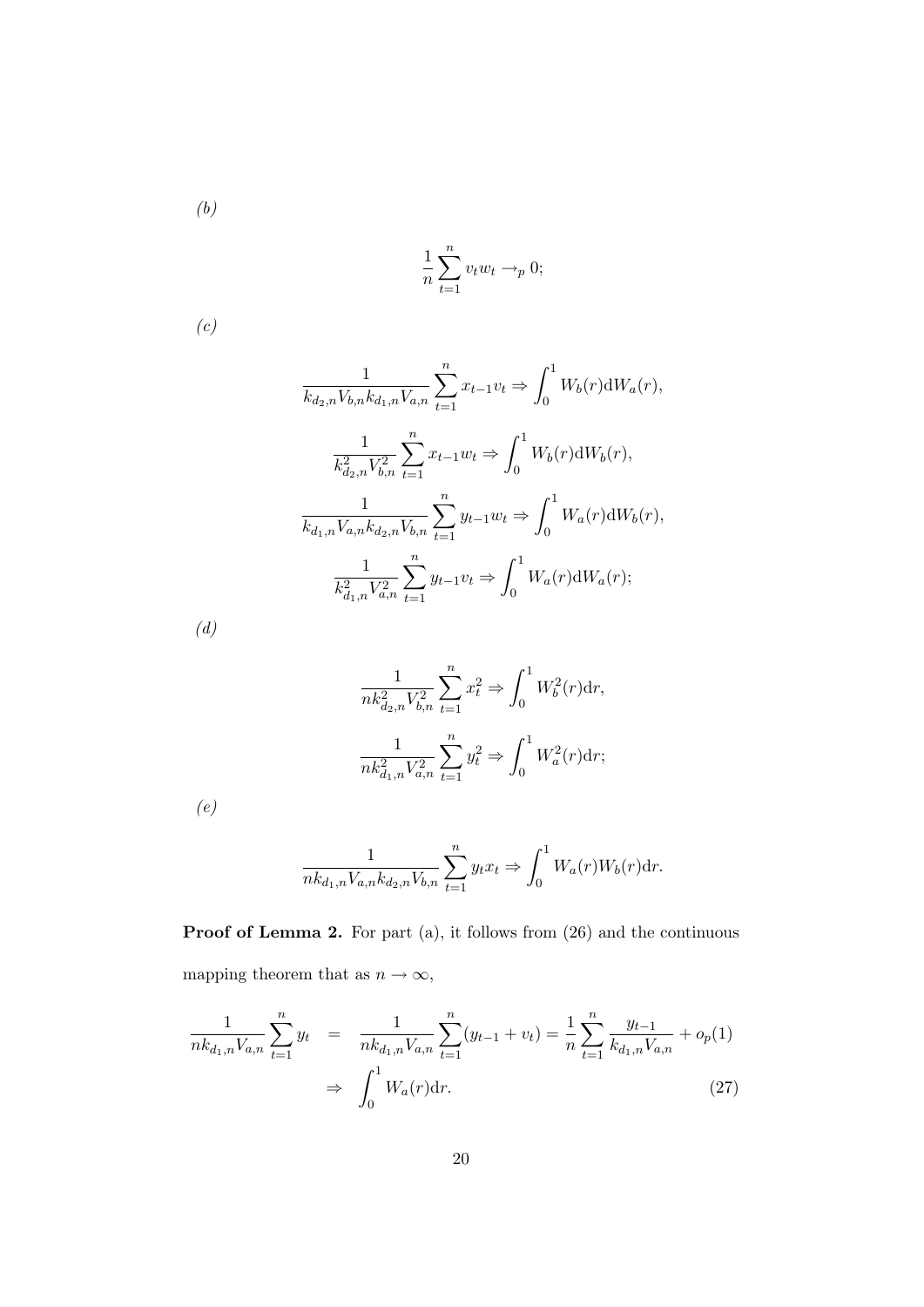The result for  $(nk_{d_2,n}V_{b,n})^{-1}\sum_{t=1}^n x_t$  can be proved in a similar way.

For part (b), it follows from [Hall](#page-30-6) [\(1992,](#page-30-6) p.118) and [Tsay and Chung](#page-32-0) [\(2000,](#page-32-0) p.176) that

$$
\text{var}\left(\sum_{t=1}^{n} v_t w_t\right) = \begin{cases} O\left(n^{2d_1 + 2d_2}\right) & \text{if } d_1 + d_2 > 0.5, \\ O\left(n \ln(n)\right) & \text{if } d_1 + d_2 = 0.5, \\ O\left(n\right) & \text{otherwise.} \end{cases}
$$
(28)

Since  $d_1 + d_2 < 1$ , we have that  $\text{var}(n^{-1} \sum_{t=1}^n v_t w_t) \to 0$  as  $n \to \infty$ . Hence it follows easily from the weak law of large numbers (e.g., [Petrov,](#page-31-6) [1995,](#page-31-6) Theorem 4.16) that  $n^{-1} \sum_{t=1}^{n} v_t w_t \rightarrow_p 0$  as  $n \rightarrow \infty$ .

To prove part (c) we use arguments analogous to those of [Phillips](#page-31-0) [\(1986,](#page-31-0) [1987\)](#page-31-7). We first prove the first case of part (c). Define

$$
T_{v,n}(r) = \frac{1}{k_{d_1,n} V_{a,n}} S_{v,[nr]} + \frac{nr - [nr]}{k_{d_1,n} V_{a,n}} v_{[nr]+1},
$$
\n(29)

$$
T_{w,n}(r) = \frac{1}{k_{d_2,n} V_{b,n}} S_{w,[nr]} + \frac{nr - [nr]}{k_{d_2,n} V_{b,n}} w_{[nr]+1},
$$
\n(30)

 $(t-1)/n \le r < t/n$ ,  $t = 1,...,n$ . It then follows that  $T_{v,n}(r) \Rightarrow W_a(r)$ ,  $T_{w,n}(r) \Rightarrow W_b(r)$ ,  $dT_{v,n}(r) = nv_t dr/(k_{d_1,n}V_{a,n})$ ,  $dT_{w,n}(r) = nw_t dr/(k_{d_2,n}V_{b,n})$ and

$$
\int_{(t-1)/n}^{t/n} T_{w,n}(r) dT_{v,n}(r) = \frac{S_{w,t-1}v_t}{k_{d_2,n}V_{b,n}k_{d_1,n}V_{a,n}} + \frac{w_t v_t}{2k_{d_2,n}V_{b,n}k_{d_1,n}V_{a,n}}.
$$
 (31)

Summing (31) over  $t = 1, ..., n$  and rearranging yields that as  $n \to \infty$ ,

$$
\frac{\sum_{t=1}^{n} S_{w,t-1}v_t}{k_{d_2,n}V_{b,n}k_{d_1,n}V_{a,n}} = \sum_{t=1}^{n} \int_{(t-1)/n}^{t/n} T_{w,n}(r) dT_{v,n}(r) - \sum_{t=1}^{n} \frac{w_t v_t}{2k_{d_2,n}V_{b,n}k_{d_1,n}V_{a,n}}
$$
\n
$$
= \sum_{t=1}^{n} \int_{(t-1)/n}^{t/n} T_{w,n}(r) dT_{v,n}(r) + o_p(1)
$$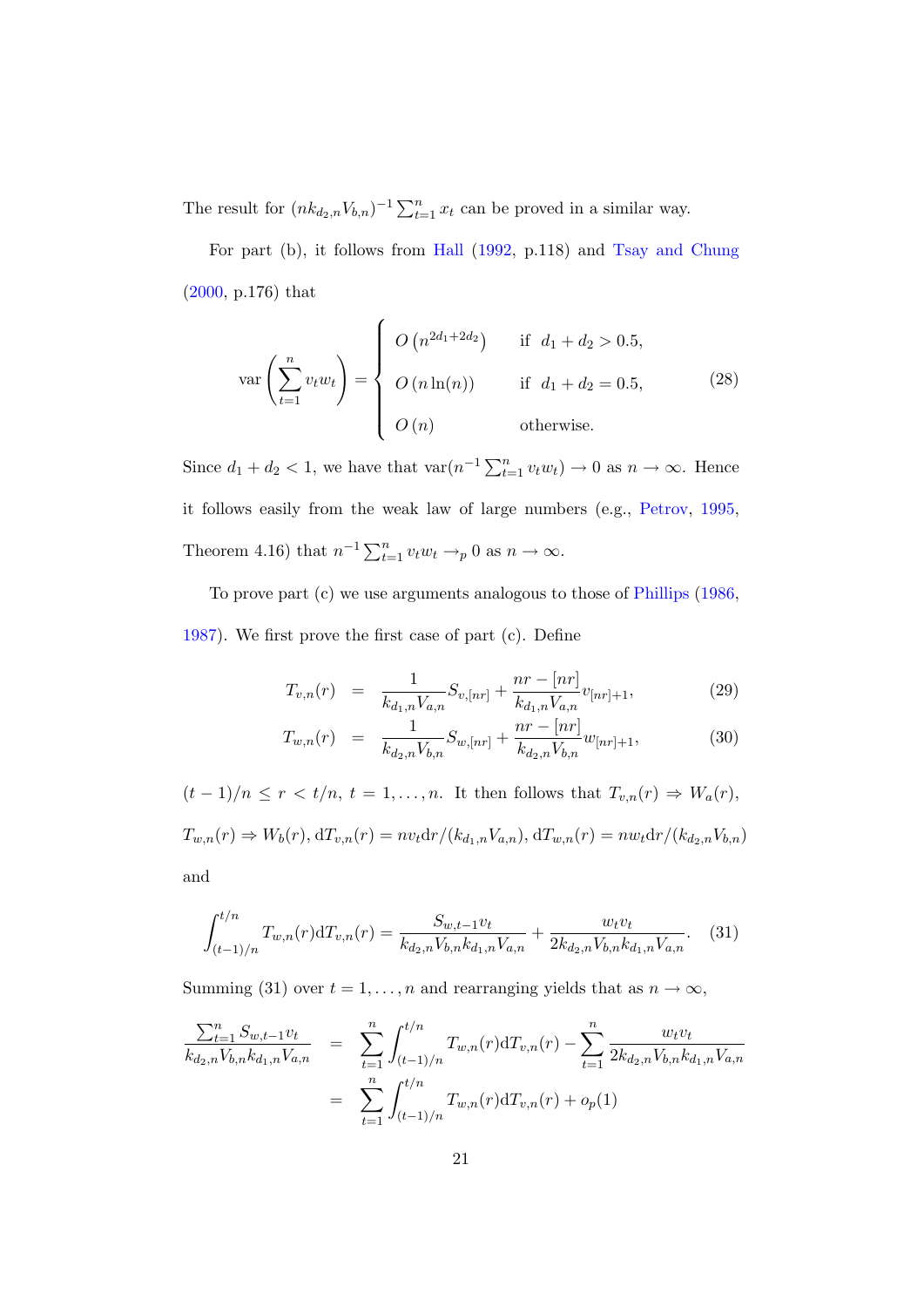$$
\Rightarrow \int_0^1 W_b(r) \mathrm{d}W_a(r).
$$

The proofs of the remaining cases are exactly analogous to the proof just given, so we omit them here.

For part (d), note that  $\sum_{t=1}^{n} x_t^2 = \sum_{t=1}^{n} (x_{t-1}^2 + 2x_{t-1}w_t + w_t^2)$ . By Theorem 1(b), (26), part (c) and the continuous mapping theorem, we have that as  $n \to \infty$ ,

$$
\frac{1}{nk_{d_2,n}^2 V_{b,n}^2} \sum_{t=1}^n x_t^2 = \frac{1}{nk_{d_2,n}^2 V_{b,n}^2} \sum_{t=1}^n x_{t-1}^2 + o_p(1) \Rightarrow \int_0^1 W_b^2(r) dr.
$$
 (32)

The result for  $(nk_{d_1,n}^2 V_{a,n}^2)^{-1} \sum_{t=1}^n y_t^2$  can be proved in a similar manner.

Note that  $\sum_{t=1}^{n} x_t y_t = \sum_{t=1}^{n} (x_{t-1}y_{t-1}+x_{t-1}v_t+y_{t-1}w_t+v_tw_t)$ . By (26), parts  $(b)$ – $(c)$  and the continuous mapping theorem, the proof of part  $(e)$  is then similar to that just given for part (d), and therefore is omitted.  $\Box$ 

**Proof of Theorem 2.** For part (a), put  $\bar{x} = n^{-1} \sum_{t=1}^{n} x_t$  and  $\bar{y} = n^{-1} \sum_{t=1}^{n} y_t$ . Note that

$$
\hat{\beta} = \frac{\sum_{t=1}^{n} (x_t - \bar{x})(y_t - \bar{y})}{\sum_{t=1}^{n} (x_t - \bar{x})^2} = \frac{\sum_{t=1}^{n} x_t y_t - n^{-1} \sum_{t=1}^{n} x_t \sum_{t=1}^{n} y_t}{\sum_{t=1}^{n} x_t^2 - n^{-1} (\sum_{t=1}^{n} x_t)^2}.
$$

Then, as  $n \to \infty$ ,

$$
\frac{k_{d_2,n}V_{b,n}}{k_{d_1,n}V_{a,n}}\hat{\beta} = \frac{\frac{\sum_{t=1}^{n} x_t y_t}{nk_{d_1,n}V_{a,n}k_{d_2,n}V_{b,n}} - \left[\frac{\sum_{t=1}^{n} x_t}{nk_{d_2,n}V_{b,n}}\right] \left[\frac{\sum_{t=1}^{n} y_t}{nk_{d_1,n}V_{a,n}}\right]}{\frac{\sum_{t=1}^{n} x_t^2}{nk_{d_2,n}V_{b,n}^2} - \left(\frac{\sum_{t=1}^{n} x_t}{nk_{d_2,n}V_{b,n}}\right)^2}
$$
\n
$$
\Rightarrow \frac{\int_0^1 W_a(r)W_b(r)dr - \left[\int_0^1 W_a(r)dr\right] \left[\int_0^1 W_b(r)dr\right]}{\int_0^1 W_b^2(r)dr - \left[\int_0^1 W_b(r)dr\right]^2} =: \xi_{T2,\beta}
$$

by parts (a), (d) and (e) of Lemma 2.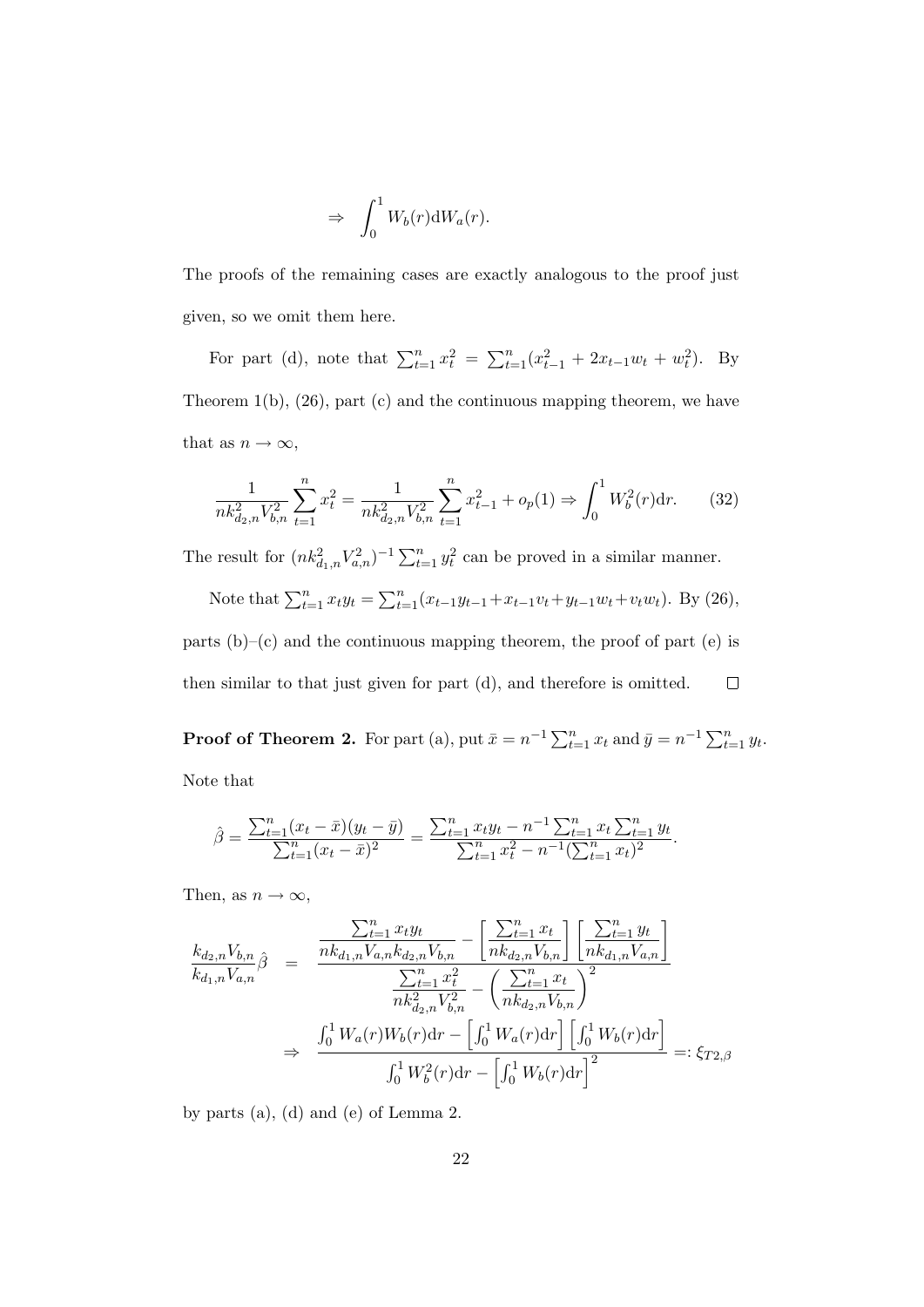To prove part (b) we first note that  $\hat{\alpha} = \bar{y} - \hat{\beta}\bar{x} = n^{-1}\sum_{t=1}^{n} y_t$  $\hat{\beta}n^{-1}\sum_{t=1}^{n}x_{t}$ . Then, by Lemma 2(a) and part (a) above, as  $n \to \infty$ ,

$$
\frac{\hat{\alpha}}{k_{d_1,n}V_{a,n}} = \frac{\sum_{t=1}^n y_t}{nk_{d_1,n}V_{a,n}} - \left[\frac{k_{d_2,n}V_{b,n}}{k_{d_1,n}V_{a,n}}\hat{\beta}\right] \frac{\sum_{t=1}^n x_t}{nk_{d_2,n}V_{b,n}} \n\Rightarrow \int_0^1 W_a(r)dr - \xi_{T2,\beta} \int_0^1 W_b(r)dr =: \xi_{T2,\alpha}.
$$

For part (c), note that

$$
\hat{s}^2 = \frac{1}{n} \sum_{t=1}^n (y_t - \hat{\alpha} - \hat{\beta}x_t)^2 = \frac{1}{n} \sum_{t=1}^n (y_t - \bar{y})^2 - \frac{1}{n} \hat{\beta}^2 \sum_{t=1}^n (x_t - \bar{x})^2
$$

$$
= \frac{1}{n} \sum_{t=1}^n y_t^2 - \left(\frac{\sum_{t=1}^n y_t}{n}\right)^2 - \hat{\beta}^2 \left[\frac{1}{n} \sum_{t=1}^n x_t^2 - \left(\frac{\sum_{t=1}^n x_t}{n}\right)^2\right].
$$

Then, by Lemma 2(a), Lemma 2(d) and part (a) above, as  $n \to \infty$ ,

$$
\frac{\hat{s}^2}{k_{d_{1,n}}^2 V_{a,n}^2} = \frac{\sum_{t=1}^n y_t^2}{nk_{d_{1,n}}^2 V_{a,n}^2} - \left(\frac{\sum_{t=1}^n y_t}{nk_{d_{1,n}} V_{a,n}}\right)^2 \n- \frac{k_{d_{2,n}}^2 V_{b,n}^2}{k_{d_{1,n}}^2 V_{a,n}^2} \hat{\beta}^2 \left[\frac{\sum_{t=1}^n x_t^2}{nk_{d_{2,n}}^2 V_{b,n}^2} - \left(\frac{\sum_{t=1}^n x_t}{nk_{d_{2,n}} V_{b,n}}\right)^2\right] \n\Rightarrow \int_0^1 W_a^2(r) dr - \left[\int_0^1 W_a(r) dr\right]^2 \n- \xi_{T2,\beta}^2 \left\{\int_0^1 W_b^2(r) dr - \left[\int_0^1 W_b(r) dr\right]^2\right\} =: \xi_{T2,s2}.
$$

For part (d), note that  $t_{\beta} = \hat{\beta}[\hat{s}^2 / \sum_{t=1}^n (x_t - \bar{x})^2]^{-1/2} = (\hat{\beta}/\hat{s})[\sum_{t=1}^n (x_t - \bar{x})^2]^{-1/2}$ 

 $(\bar{x})^2$ <sup>1/2</sup>. Then, by Lemma 2(a), Lemma 2(d) and parts (a) and (c) above, as  $n \to \infty$ ,

$$
\frac{t_{\beta}}{\sqrt{n}} = \frac{\hat{\beta} \frac{k_{d_2,n} V_{b,n}}{k_{d_1,n} V_{a,n}} \left[ \frac{\sum_{t=1}^n x_t^2}{nk_{d_2,n}^2 V_{b,n}^2} - \left( \frac{\sum_{t=1}^n x_t}{nk_{d_2,n} V_{b,n}} \right)^2 \right]^{1/2}}{\frac{\xi_{T2,\beta}}{k_{d_1,n} V_{a,n}} \left\{ \int_0^1 W_b^2(r) dr - \left[ \int_0^1 W_b(r) dr \right]^2 \right\}^{1/2}.
$$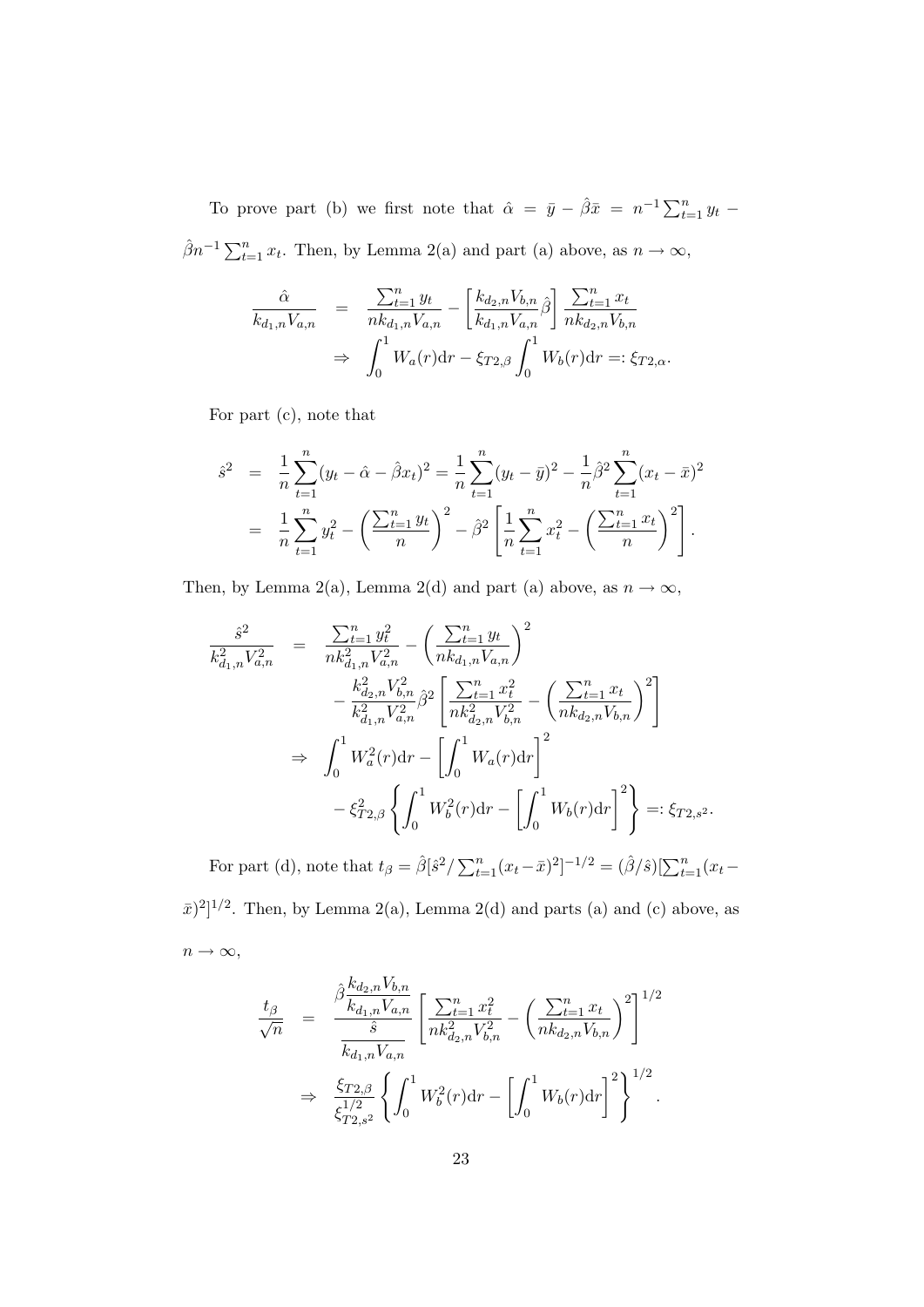Similarly, by Lemma 2(a), Lemma 2(d) and parts (b)–(c) above, as  $n \to \infty$ ,

$$
\frac{t_{\alpha}}{\sqrt{n}} = \frac{\hat{\alpha}}{\left\{ n \hat{s}^{2} \left[ \frac{1}{n} + \frac{\bar{x}^{2}}{\sum_{t=1}^{n} (x_{t} - \bar{x})^{2}} \right] \right\}^{1/2}} = \frac{\hat{\alpha}}{\hat{s}} \left[ \frac{\sum_{t=1}^{n} x_{t}^{2} - n^{-1} (\sum_{t=1}^{n} x_{t})^{2}}{\sum_{t=1}^{n} x_{t}^{2}} \right]^{1/2}
$$
\n
$$
= \frac{\hat{\alpha} / [k_{d_{1},n} V_{a,n}]}{\hat{s} / [k_{d_{1},n} V_{a,n}]} \left\{ \frac{\frac{\sum_{t=1}^{n} x_{t}^{2}}{nk_{d_{2},n}^{2} V_{b,n}^{2}} - \left[ \frac{\sum_{t=1}^{n} x_{t}}{nk_{d_{2},n} V_{b,n}} \right]^{2}}{\frac{\sum_{t=1}^{n} x_{t}^{2}}{nk_{d_{2},n}^{2} V_{b,n}^{2}}} \right\}
$$
\n
$$
\Rightarrow \frac{\xi_{T2,\alpha}}{\xi_{T2,s}^{1/2}} \left\{ \frac{\int_{0}^{1} W_{b}^{2}(r) dr - \left[ \int_{0}^{1} W_{b}(r) dr \right]^{2}}{\int_{0}^{1} W_{b}^{2}(r) dr} \right\}^{1/2},
$$

proving (e).

By Lemma 2(a), Lemma 2(d) and part (a) above, as  $n\to\infty,$ 

$$
R^{2} = \frac{\sum_{t=1}^{n} (\hat{y}_{t} - \bar{y})^{2}}{\sum_{t=1}^{n} (y_{t} - \bar{y})^{2}} = \hat{\beta}^{2} \frac{\sum_{t=1}^{n} x_{t}^{2} - n^{-1} (\sum_{t=1}^{n} x_{t})^{2}}{\sum_{t=1}^{n} y_{t}^{2} - n^{-1} (\sum_{t=1}^{n} y_{t})^{2}}
$$
  

$$
= \frac{k_{d_{2,n}}^{2} V_{b,n}^{2}}{k_{d_{1,n}}^{2} V_{a,n}^{2}} \hat{\beta}^{2} \frac{\frac{\sum_{t=1}^{n} x_{t}^{2}}{nk_{d_{2,n}}^{2} V_{b,n}^{2}} - \left[\frac{\sum_{t=1}^{n} x_{t}}{nk_{d_{2,n}} V_{b,n}}\right]^{2}}{\frac{\sum_{t=1}^{n} y_{t}^{2}}{nk_{d_{1,n}}^{2} V_{a,n}^{2}} - \left[\frac{\sum_{t=1}^{n} y_{t}}{nk_{d_{1,n}} V_{a,n}}\right]^{2}}
$$
  

$$
\Rightarrow \xi_{T^{2},\beta}^{2} \frac{\int_{0}^{1} W_{b}^{2}(r) dr - \left[\int_{0}^{1} W_{b}(r) dr\right]^{2}}{\int_{0}^{1} W_{a}^{2}(r) dr - \left[\int_{0}^{1} W_{a}(r) dr\right]^{2}},
$$

proving (f).

Finally, we prove part (g). Recall that  $\hat{u}_t = y_t - \hat{\alpha} - \hat{\beta} x_t$  and  $\hat{s}^2 =$  $n^{-1}\sum_{t=1}^n \hat{u}_t^2$ . Also, note that  $k_{d_1,n}$ ,  $k_{d_2,n}$ ,  $V_{a,n}$  and  $V_{b,n} \uparrow \infty$  as  $n \to \infty$ . Then, by Theorem 1(b), Lemma 2(b), Theorem 2(a) and Theorem 2(c), as  $n \to \infty$ ,

$$
DW = \frac{\sum_{t=2}^{n} (\hat{u}_t - \hat{u}_{t-1})^2}{\sum_{t=1}^{n} \hat{u}_t^2} = \frac{\sum_{t=2}^{n} (v_t - \hat{\beta}w_t)^2}{\hat{s}^2 n}
$$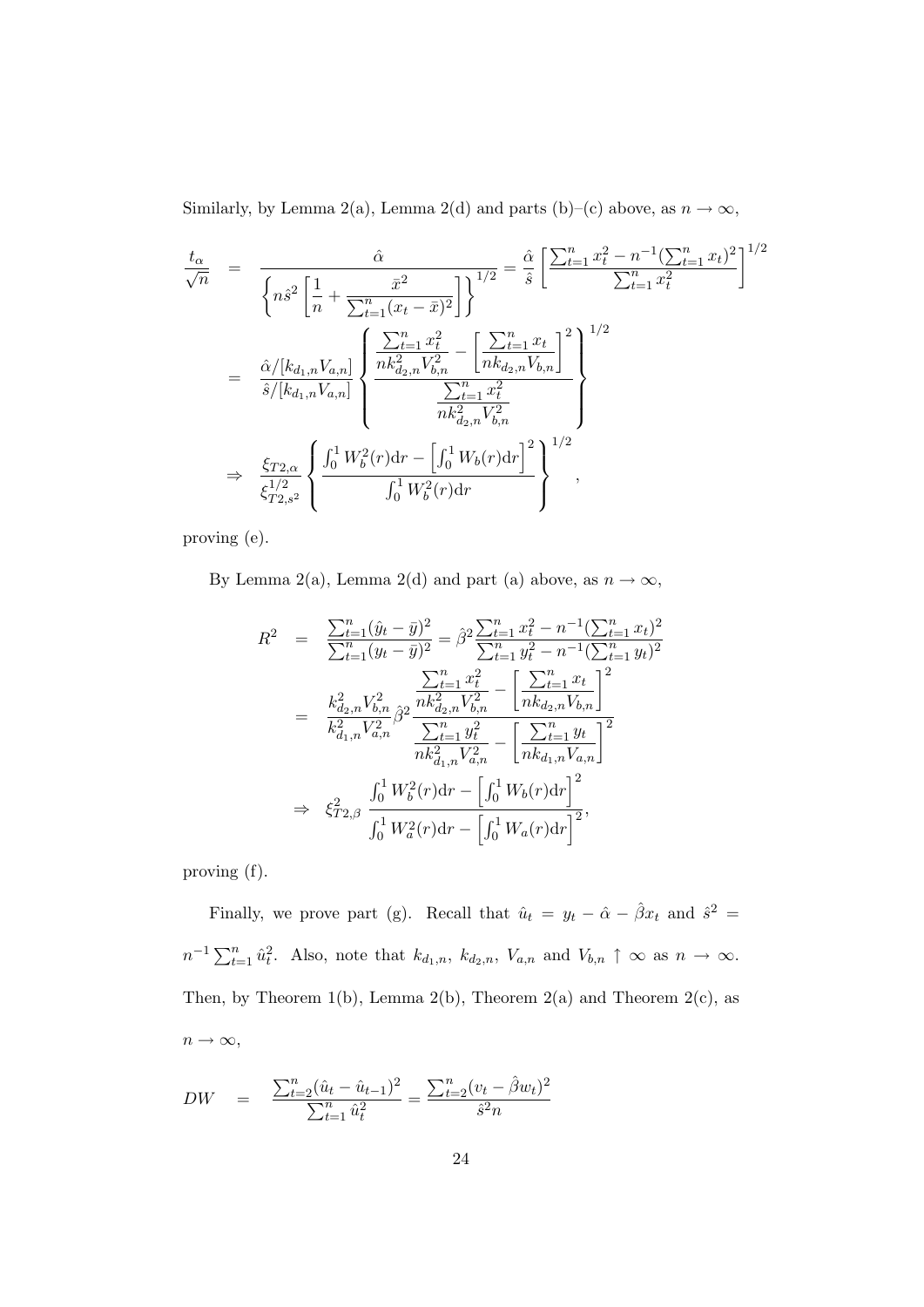$$
= \frac{\frac{\sum_{t=2}^{n} v_t^2}{n}}{\left[\frac{\hat{s}^2}{k_{d_1,n}^2 V_{d,n}^2}\right] k_{d_1,n}^2 V_{d,n}^2} - \frac{2 \frac{k_{d_2,n} V_{b,n}}{k_{d_1,n} V_{d,n}} \hat{\beta}}{\left[\frac{\hat{s}^2}{k_{d_1,n}^2 V_{d,n}^2}\right] k_{d_1,n} V_{a,n} k_{d_2,n} V_{b,n}} \frac{\left[\frac{k_{d_2,n}^2 V_{b,n}^2}{k_{d_1,n}^2 V_{d,n}^2}\right] k_{d_1,n} V_{a,n} k_{d_2,n} V_{b,n}}{\left[\frac{\hat{s}^2}{k_{d_1,n}^2 V_{d,n}^2}\right] k_{d_2,n}^2 V_{b,n}^2} \frac{\sum_{t=2}^{n} w_t^2}{n}
$$
  
\n
$$
\rightarrow_p 0,
$$

 $\Box$ 

proving (g). The proof of the theorem is complete.

**Proof of Corollary 1.** Note that if  $d_1 = d_2 = d$ , then  $\Theta_{a,0,n} = \Theta_{b,0,n}$  $\Theta_{0,n}$  and  $\Upsilon_{d_1}^2 = \Upsilon_{d_2}^2 = \Upsilon_d^2$  such that  $k_{d_1,n} = k_{d_2,n} = k_{d,n}$ . Note further that when  $\mathbb{E}(a_t^2) = \sigma_a^2 < \infty$  and  $\mathbb{E}(b_t^2) = \sigma_b^2 < \infty$ , then the law of large numbers gives  $n^{-1} \sum_{t=1}^n a_t^2 \to_p \sigma_a^2$  and  $n^{-1} \sum_{t=1}^n b_t^2 \to_p \sigma_b^2$ , respectively. Given these  $\Box$ results, the proof is straightforward and thus omitted.

**Proofs of Corollaries 2–4.** Note from Lemma 1 that  $\Theta_{a,0,n} \sim n^{d_1} / [\Gamma(d_1) d_1]$ ,  $\Theta_{b,0,n} \sim n^{d_2}/[\Gamma(d_2)d_2], \ \Upsilon_{d_1}^2 \langle \infty \rangle$  and  $\Upsilon_{d_2}^2 \langle \infty \rangle$ . It means that  $k_{d_1,n} =$  $O(n^{d_1})$  and  $k_{d_2,n} = O(n^{d_2})$ . Then, the proofs of Corollaries 2–3 are exactly analogous to that of Theorem 2, so we omit them. By the argument just given together with item 5 of Table 3.3 in [Banerjee et al.](#page-28-6) [\(1993\)](#page-28-6), Corollary 4 holds true obviously.  $\Box$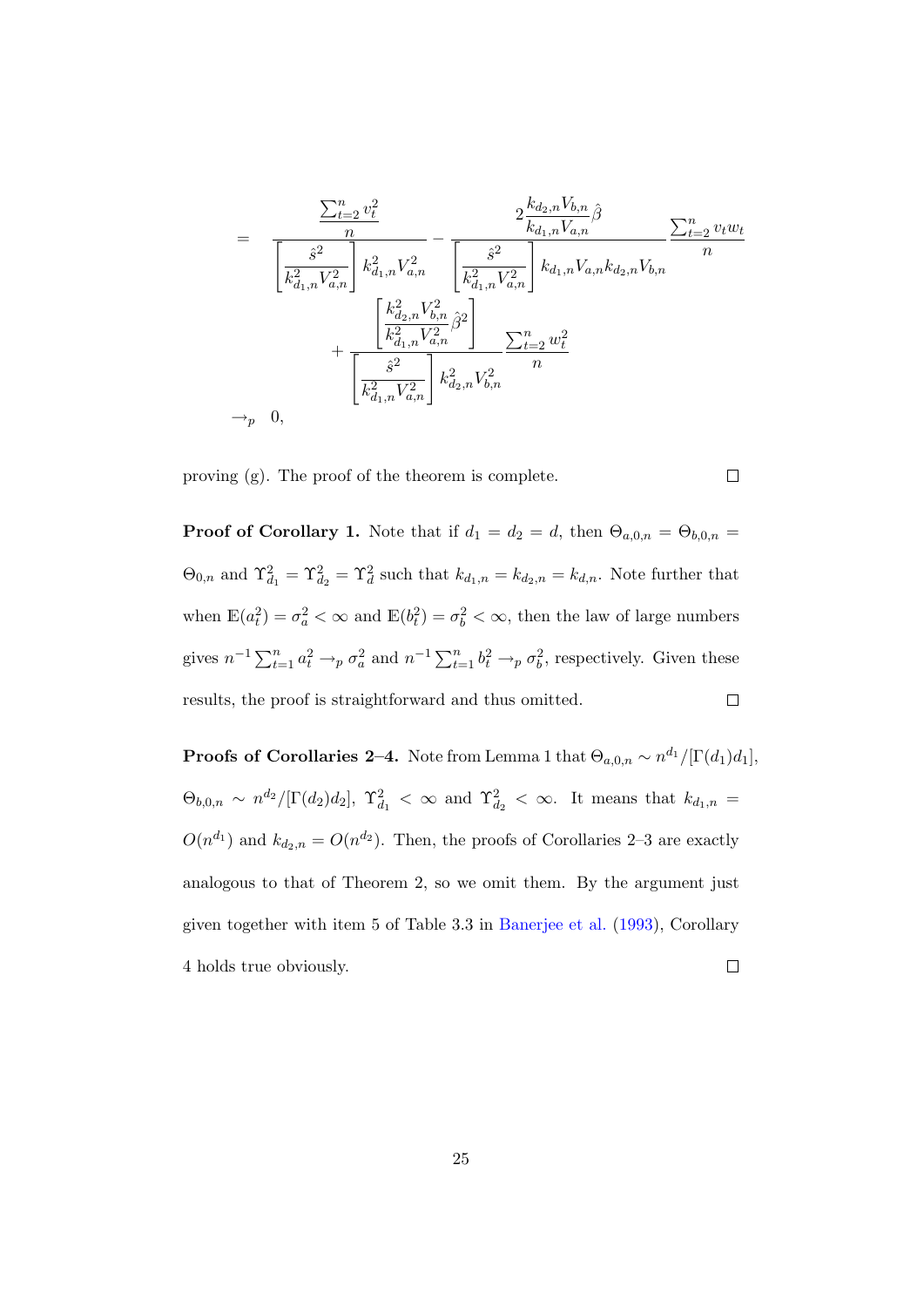## 5 Concluding remarks

This paper has tried to shed some light on the asymptotic properties of partial sums of fractionally integrated processes which are long memory or, say, long-range dependent. Their applications in studying the asymptotic behaviour of spurious regression problems are given in an explicit way. Our results differ sharply from the ones in the long memory literature where asymptotic distributions are functionals of fractional Brownian motions. From an econometric point of view, the results we obtained are important and interesting in their own right.

Long memory has appeared to be suitable description of the data generating processes for many observed economic and financial variables. As it has been emphasized in [Ferson et al.](#page-29-7) [\(2003\)](#page-29-7), many of the regressions in the financial literature may be spurious if the dependent variables are persistent and highly autocorrelated regressors are used. On a theoretical level, our results (especially Corollaries 2–4) may offer a better understanding of the simulation results given in the latter paper.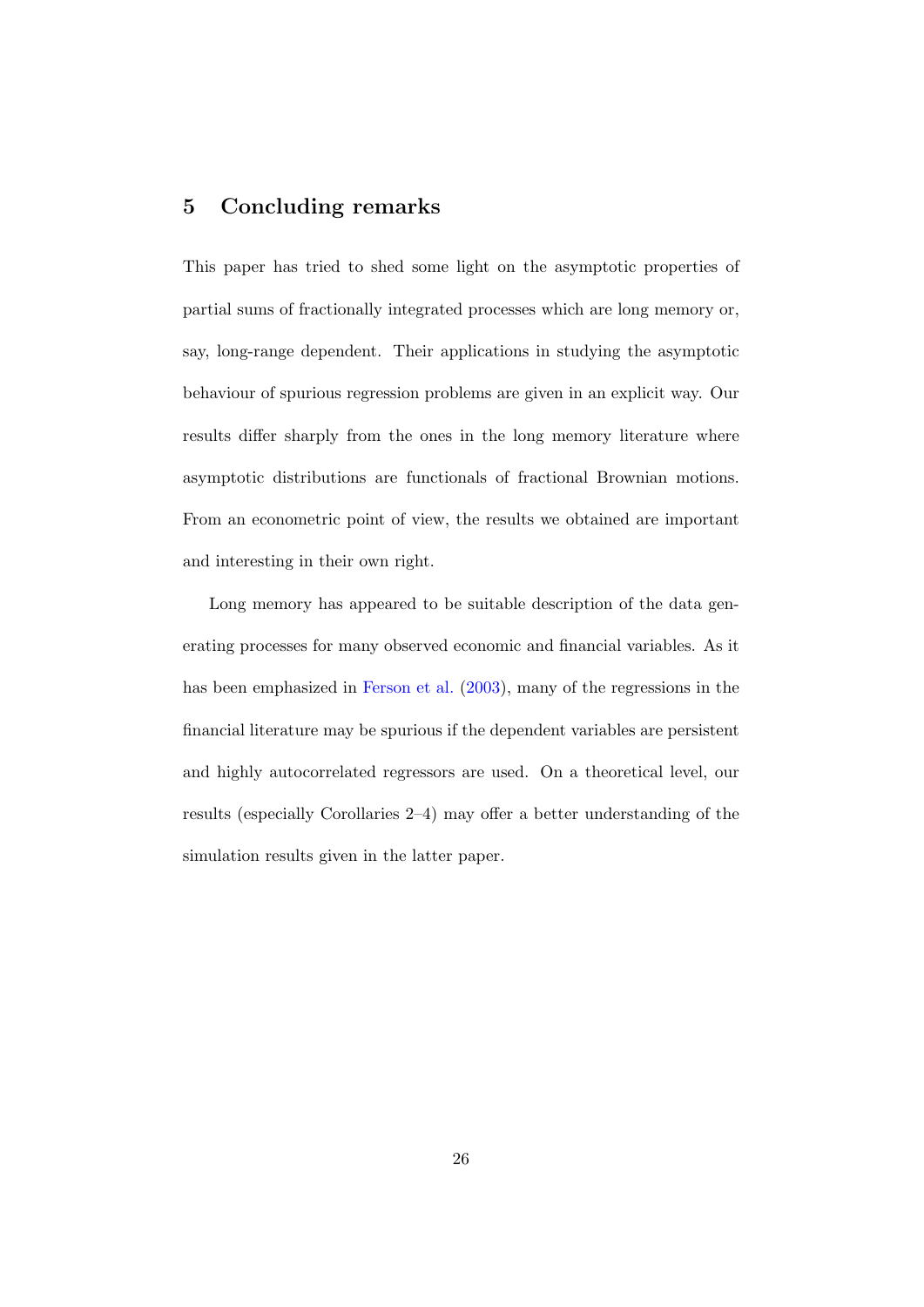## References

- <span id="page-28-4"></span>Araujo, A. and Gine, E. (1980). The Central Limit Theorem for Real and Banach Valued Random Variables, John Wiley & Sons, New York.
- <span id="page-28-1"></span>Baillie, R.T. (1996). 'Long memory processes and fractional integration in econometrics', Journal of Econometrics, Vol. pp. 73, 5–59.
- <span id="page-28-6"></span>Banerjee, A., Dolado, J.J., Galbraith, J.W. and Hendry, D.F. (1993). Co-Integration, Error Correction, and the Econometric Analysis of Non-Stationary Data, Oxford University Press, Oxford.
- <span id="page-28-0"></span>Cappuccio, N. and Lubian, D. (1997). 'Spurious regressions between  $I(1)$ processes with long memory errors', Journal of Time Series Analysis, Vol. 18, pp. 341–354.
- <span id="page-28-3"></span>Csörgő, M., Szyszkowicz, B. and Wang, Q. (2003). 'Donsker's theorem for self-normalized partial sums processes', Annals of Probability, Vol. 31, pp. 1228–1240.
- <span id="page-28-5"></span>Davydov, Y.A. (1968). 'Convergence of distributions generated by stationary stochastic processes', Theory of Probability and Its Applications, Vol. 13, pp. 691–696.
- <span id="page-28-2"></span>Davydov, Y.A. (1970). 'The invariance principle for stationary processes', Theory of Probability and Its Applications, Vol. 15, pp. 487–498.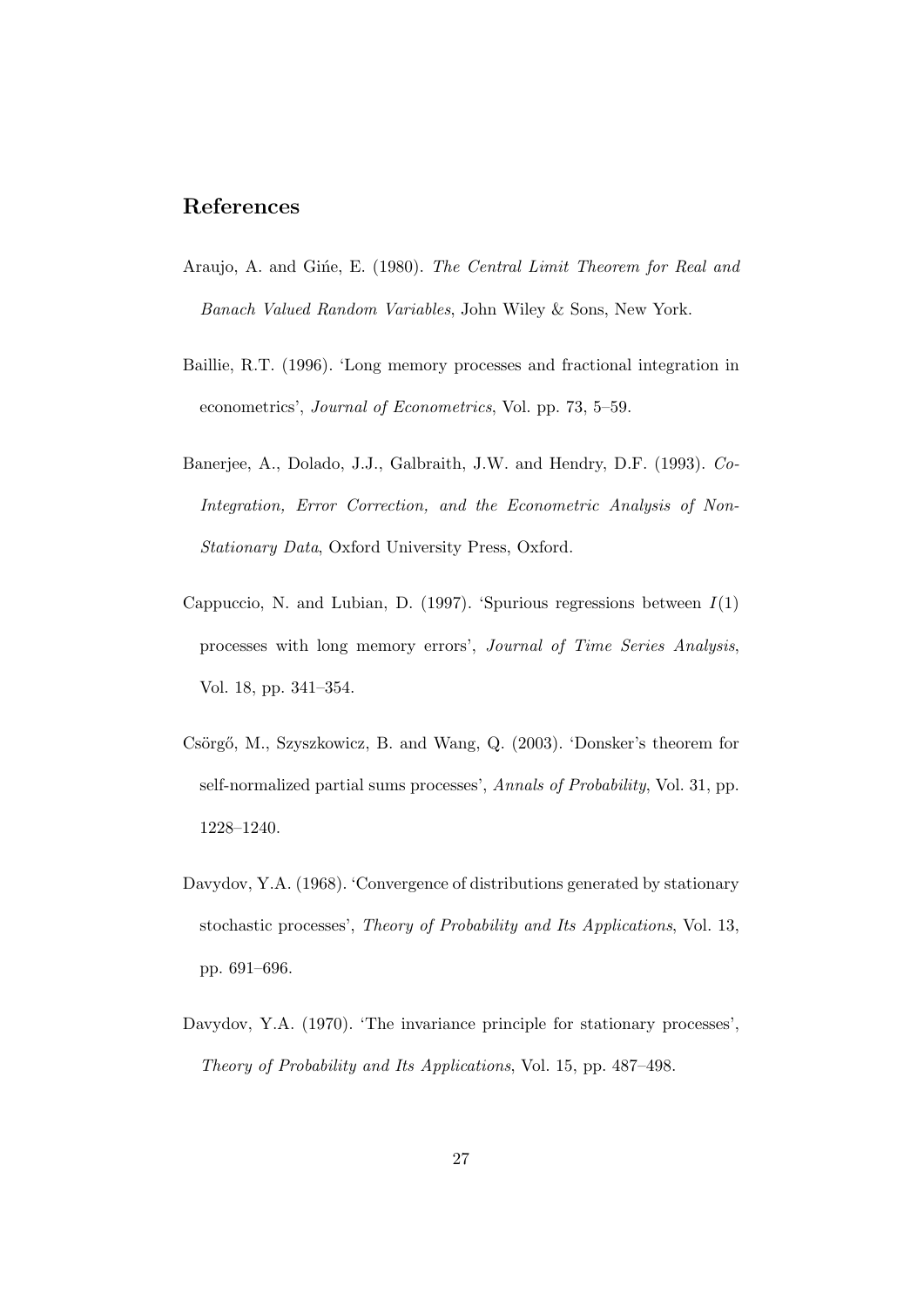- <span id="page-29-6"></span>Doukhan, P. (2003). 'Models, inequalities, and limit theorems for stationary sequences', in Doukhan, P., Oppenheim, G. and Taqqu, M.S. (eds), Theory and Applications of Long-Range Dependence. Birkhäuser, Boston, pp. 43–100.
- <span id="page-29-3"></span>Doukhan, P., Oppenheim, G. and Taqqu, M.S. (2003). Theory and Applications of Long-Range Dependence, Birkhäuser, Boston.
- <span id="page-29-0"></span>Entorf, H. (1997). 'Random walks with drifts: Nonsense regression and spurious fixed-effect estimation', Journal of Econometrics, Vol. 80, pp. 287– 296.
- <span id="page-29-5"></span>Feller, W. (1971). An Introduction to Probability Theory and Its Applications, Vol. II, 2nd ed., Wiley, New York.
- <span id="page-29-7"></span>Ferson, W.E., Sarkissian, S. and Simin, T.T. (2003). 'Spurious regressions in Financial Economics?' Journal of Finance, Vol. LVIII, pp. 1393–1413.
- <span id="page-29-4"></span>Gnedenko, B.V. and Kolmogorov, A.N. (1968). Limit Distributions for Sums of Independent Random Variables, transl. by K.L. Chung, Addison-Wesley, New York.
- <span id="page-29-1"></span>Granger, C.W.J., Hyung, N. and Jeon, Y. (2001). 'Spurious regressions with stationary series', Applied Economics, Vol. 33, pp. 899–904.
- <span id="page-29-2"></span>Granger, C.W.J. and Joyeux, R. (1980). 'An introduction to long-memory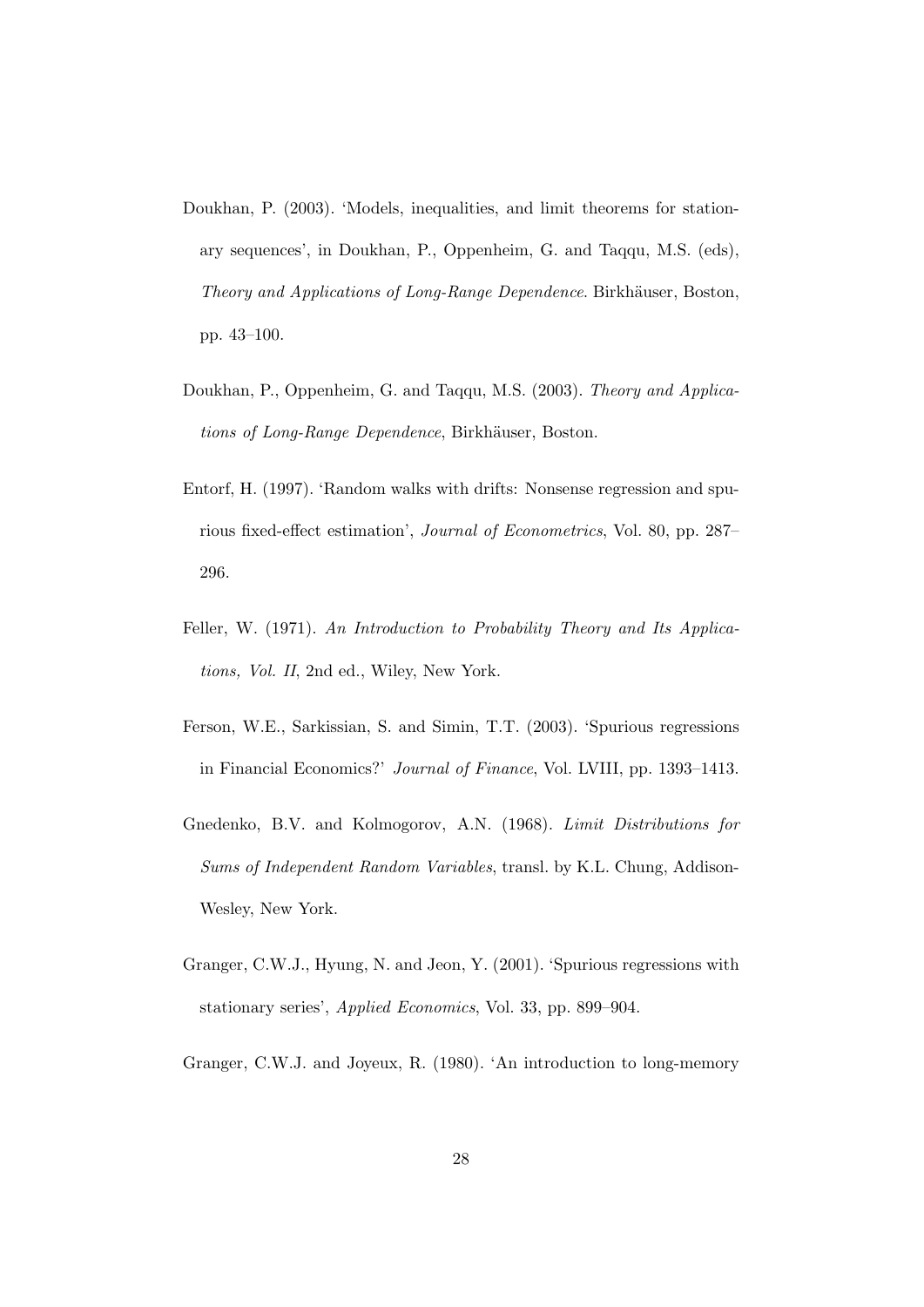time series models and fractional differencing', Journal of Time Series Analysis, Vol. 1, pp. 15–29.

- <span id="page-30-0"></span>Granger, C.W.J. and Newbold, P. (1974). 'Spurious regressions in econometrics', Journal of Econometrics, Vol. 2, pp. 111–120.
- <span id="page-30-6"></span>Hall, P. (1992). 'Convergence rates in the central limit theorem for means of autoregressive and moving average sequences', Stochastic Processes and Their Applications, Vol. 43, pp. 115–131.
- <span id="page-30-5"></span>Hall, P. and Heyde, C.C. (1980). Martingale Limit Theory and Its Application, Academic Press, New York.
- <span id="page-30-4"></span>Henry, M. and Zaffaroni, P. (2003). 'The long-range dependence paradigm for macroeconomics and finance', in Doukhan, P., Oppenheim, G., and Taqqu, M.S. (eds), Theory and Applications of Long-Range Dependence, Birkhäuser, Boston, pp. 417–438.
- <span id="page-30-3"></span>Hosking, J.R.M. (1981). 'Fractional differencing', Biometrika, Vol. 68, pp. 165–176.
- <span id="page-30-2"></span>Kim, T.-H., Lee, Y.-S. and Newbold, P. (2004). 'Spurious regressions with stationary processes around linear trends', Economics Letters, Vol. 83, pp. 257–262.
- <span id="page-30-1"></span>Marmol, F. (1995). 'Spurious regressions between  $I(d)$  processes', *Journal* of Time Series Analysis, Vol. 16, pp. 313–321.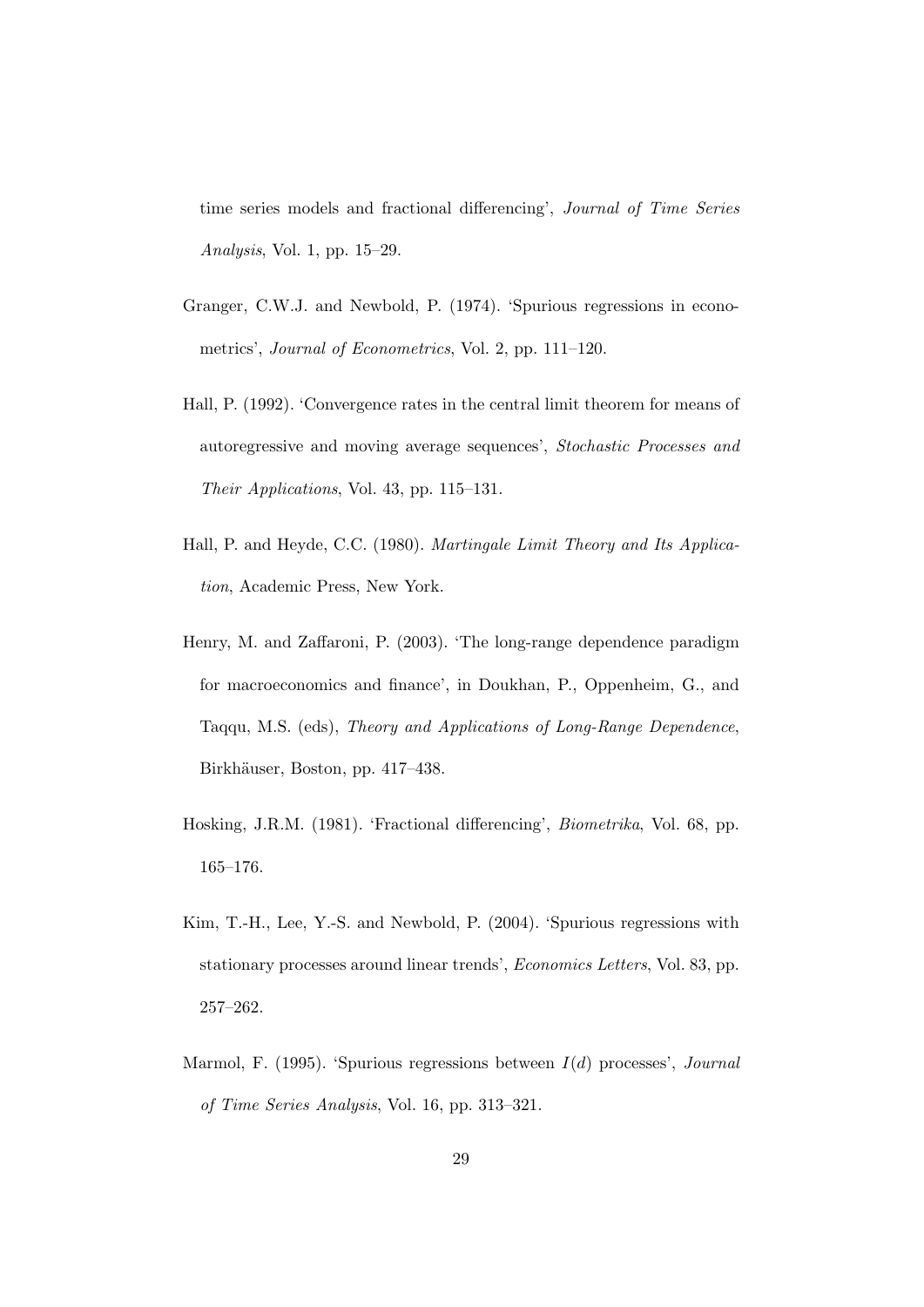- <span id="page-31-1"></span>Marmol, F. (1996). 'Nonsense regressions between integrated processes of different orders', Oxford Bulletin of Economics and Statistics, Vol. 58, pp. 525–536.
- <span id="page-31-3"></span>Marmol, F. (1998). 'Spurious regression theory with nonstationary fractionally integrated processes', Journal of Econometrics, Vol. 84, pp. 233–250.
- <span id="page-31-4"></span>Marmol, F. and Reboredo, J.C. (1999). 'Near observational equivalence and fractionally integrated processes', Oxford Bulletin of Economics and Statistics, Vol. 61, pp. 283–290.
- <span id="page-31-2"></span>Molinas, C. (1986). 'A note on spurious regressions with integrated moving average errors', Oxford Bulletin of Economics and Statistics, Vol. 48, pp. 279–282.
- <span id="page-31-5"></span>Peligrad, M. (1982). 'Invariance principles for mixing sequences of random variables', Annals of Probability, Vol. 10, pp. 968–981.
- <span id="page-31-6"></span>Petrov, V.V. (1995). Limit Theorems of Probability Theory, Clarendon Press, Oxford.
- <span id="page-31-0"></span>Phillips, P.C.B. (1986). 'Understanding spurious regressions in econometrics', Journal of Econometrics, Vol. 33, pp. 311–340.
- <span id="page-31-7"></span>Phillips, P.C.B. (1987). 'Time series regression with a unit root', Econometrica, Vol. 55, 277–301.